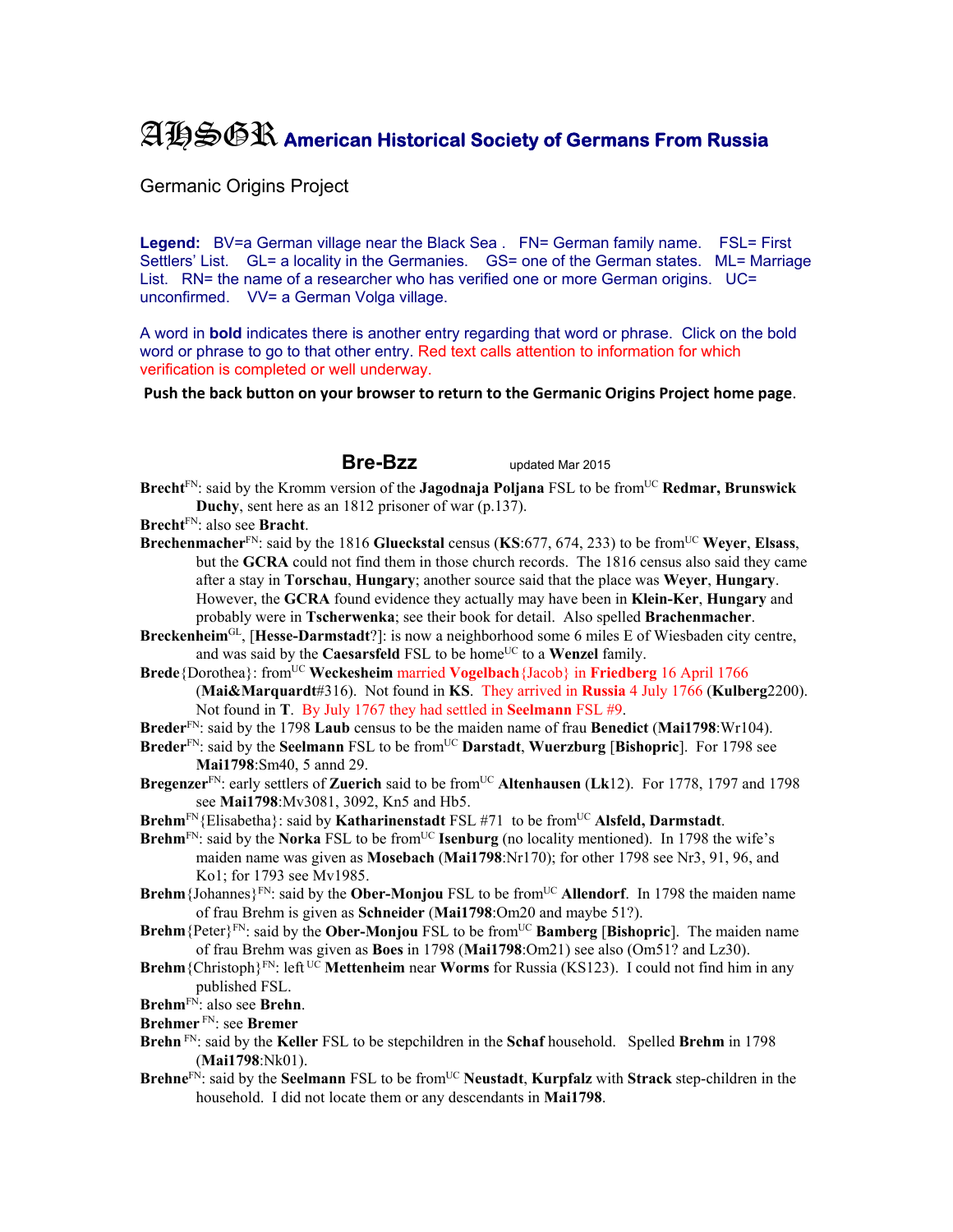Brehning/Brenning<sup>FN</sup>: said by the **Kutter** FSL to be from<sup>UC</sup> **Hanau.** 

**Breidel**? FN: said by the **Brabander** FSL to be from<sup>UC</sup> **Burgau**, [Kur-]Bayern. I could not find this family in the 1798 Volga censuses.

**Breidenstein**FN: grouped with **Breitenstein**.

**Breiler**{Cunigard}: listed in the 1798 **Seelmann** census (Sm6) but I could find this family name in no FSL.

- **Breiner/Breuner**FN{Georg Jr.}: Danish records said this Lutheran son of Breuner{J.Georg Sr.}said to be from UC the **Heidelberg** area, arrived along with his parental family at **Fridericia, Juetland Royal Province** in Oct. 1759; he lived with them in Colony J2 "Friderichsheede", Amt Silkeborg until he left **Denmark** for **Russia** in April 1763 (**EEE** p.363, for more detail see that). Said by the **Dobrinka** FSL #14 to be from<sup>UC</sup> **Prussenbrun**(?), **Pfalz**.
- **Breiniger/Breuninger**<sup>FN</sup>{Johann Friederich/Jacob Friedrich}: said by Danish records to have been from<sup>UC</sup> **Wuerttemburg** and to have arrived at **Flensburg, Schleswig Royal Duchy** in June 1762; he then married **Wunderlich**{Sara} (who had been the maid of Reichert/Reichard{Georg}) with whom he had at least one son before departing for Russia in 1763 (**EEE** p.363, for more detail see that). Said by the **Holstein** FSL #17 to be from<sup>UC</sup> **Fegiandrintza**(?). For 1798 see **Mai1798**:Bo27.
- **Breining**FN{Michael}: said by the **Goebel** FSL #25 to be fromUC **Weilbach**, **Mainz**.
- **Breining**FN{Konrad}: **KS**123 said he leftUC either **Luetzelsachen** near **Weinheim** or **Luetzelbach**, [**Hessen**-]**Darmstadt** [**Landgraviate**] to go to Russia.
- **Breisgau**GL: this district lay within **Habsburgian holdings** and was centered on **Freiburg** (now in **Baden**-**Wuerttemberg**) extending to the northeast of that city at least 17 km and to the south-southwest at least 14 km. A **Woehrd** ML said this was home<sup>UC</sup> to **Huck**{Jacob} who married **Distler**{Katharina}. They settled in **Brabender** (FSL #58).
- Breit<sup>FN</sup>: said by the Mariental FSL to be from<sup>UC</sup> Merzig, Kurtrier.
- Breit<sup>FN</sup>: said by the **Pfeiffer** FSL to be from<sup>UC</sup> **Michelstadt**.
- **Breitenbach**<sup>GL</sup>: an unidentified place said by the **Neidermonjou** FSL to be home<sup>UC</sup> to **Lotz**{Peter}, **Mueller** {Martin}and {Johannes}, and **Wirth** families. Said by the **Paulskaya** FSL to be home<sup>UC</sup> to a **Grass** family. There are at least 33 Breitenbachs in the Germanies. One of these was in **Hanau County** and is 2 miles NW of **Schluechtern** city and surely is the home of the **Neidermonjou** folk. And it was said to be home<sup>UC</sup> to the father of **Walter**{A.Elisabetha}whose son with **Mueller**{Johannes} was born in **Schlitz** 22 July 1766 (**Mai&Marquardt**#734) .
- **Breitenbach**: an unidentied place said to be home<sup>UC</sup> to **Hellwig**{Heinrich} who married **Henergart**{A.Margaretha} 15 April 1766 in **Buedingen** (**Mai&Marquardt**#546). But **KS**134 said the place was **Ober-Briedenbach** near **Alsfeld**.
- **Breitenbach**GL, [**Pfalz-Zweibruecken Duchy**]: is some 13 miles NNW of **Zweibruecken** city.
- **Breitenbach**GS: seems to have been used in the **Goebel** FSL as an unknown state. See **Sipsmar**.
- **Breitenberg**GL**, Calw Oberamt, Wuerttemberg**: is 6 miles SW of **Calw** city, and proven by the **GCRA** to be home to the **Schneible** family that went to **Bergdorf**. Proved by **Curt Renz** as home to a **Schnaible** family that settled in **Hoffnungstal** leaving home in 1802. Was proven by the **GCRA** to be home to the **Schnaible**/**Schneible** family that settled in **Neudorf** -- incorrectly rendered **Schaible** in the 1858 **Neudorf** census.
- **Breitenborn**GL, [**Isenburg-Buedingen County**]**:** Dennis **Zitterkopf** has found evidence that indicates that the **Huck** Zitterkopf family was from **Breitenborn**, which was in **Isenburg** and is 3.6 miles SW of **Buedingen** city.
- **Breitenborn**, **Isenburg-Waechstersbach County**: is 7.5 km W of **Waechstersbach** town. **Breitenbronn**, see **Breitenbrunn**,.
- **Breitenbrunn**GL, [**Breuberg Condominium**]: is some 8 miles NNE of **Erbach** city and 4 miles SE of **Hoechst-im-Odenwald**. It was said by the **Frank** FSL (fk94) to be home to an **Ort** family. It in fact was where the **Ort**(**h**)s were living when they immigrated to **Frank** (**Gieg1**).
- **Breitenbrunn**, **Breuberg Condominium**: under the name **Breitenburg**[sic], **Erbach** it was said by the **Schwab** FSL to be home<sup>UC</sup> to **Eichmann** and **Drosch** families.
- **Breitenbrunn**<sup>GL</sup>, **Friedberg**: an unknown place said by the **Kraft** FSL to be home<sup>UC</sup> to a **Weimar/Weimer** family.
- **Breitenbuecher**FN: arrived in South Russia in 1819 and later settled in **Gueldendorf, Odessa**; family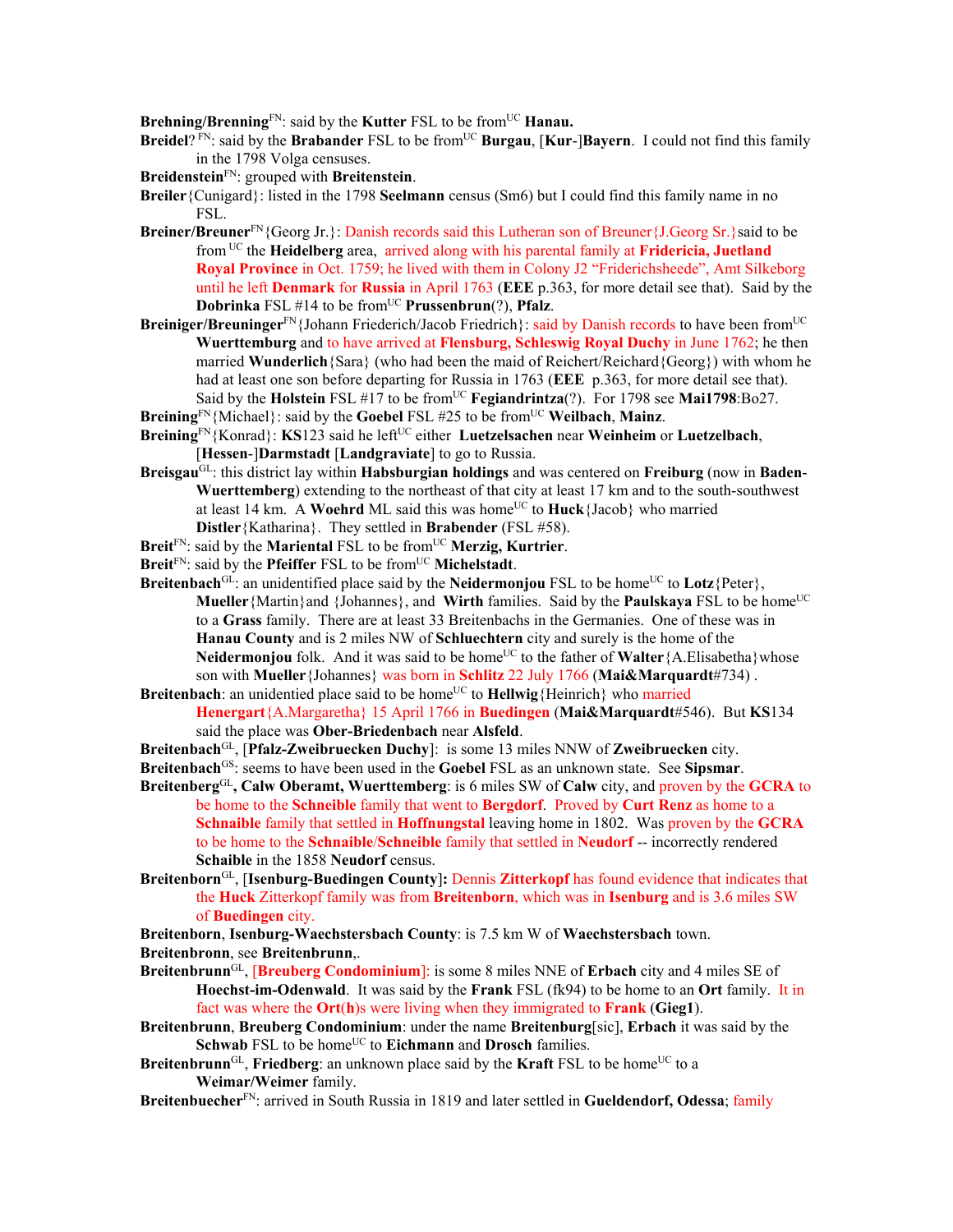records found by **Curt Renz** in **Erpfingen, Reutlingen Oberamt, Wuerttemberg**.

- **Breitenburg**[sic], **Erbach** [**County**]: said by the **Schwab** FSL to be home<sup>UC</sup> to **Eichmann** and **Drosch** families. This place actually was **Breitenbronn**, **Breuberg Condominimum**.
- **Breitenguessbach**, [**Bamberg Bishopric**]: is 4 miles N of **Bamberg** city and was said by the **Ober-Monjou** FSL to be home<sup>UC</sup> to a **Leribel** family and possibly to a **Sack** orphan girl. Kuhlberg said this was in **Bamberg** [**Bishopric**].
- **Breitenheim***,* [**Pfalz-Zweibrueckebn Duchy**]: is 23 km SW of Bad **Kreutznach** and was said by Kuhlberg to have been home<sup>UC</sup> to the **Wasen** family ( $Lk12$ ), likely early settlers in **Zuerich**.
- **Breitenholz**GL, **Herrenberg** [**Amt**], **Wuerttemberg**: is 4 miles SE of **Herrenberg** town, and was said by **KS**:234 to be home<sup>UC</sup> to the **Breitmaier** family that went to **Glueckstal**. See the **GCRA** book for detail.
- **Breidenstein/Breitenstein**FN{Anton}: married **Schwager**{M. Catharina} on 10 March 1766 (**Mai&Marquardt**#397 & **KS**123 & 157). Not found in **Kulberg** or in **T**. By May 1767 he, with a new wife {Margaretha}, had settled at **Goebel** FSL #29 said to be fromUC **Tating**, **Kurmainz**.
- **Breitensee near Bad Neustadt** on the **Saale**: is 22 km E of **Bad Neustadt** and said to be home<sup>UC</sup> to **Gill**{Maria} who married **Kirchener**{Johann} 1 May 1766 in **Buedingen**  (**Mai&Marquardt**#609 & **KS**138).
- **Breitenstein**<sup>FN</sup>{J.Heinrich}: said by the **Norka** FSL #121 to be from<sup>UC</sup> **Isenburg** (no locality mentioned). In 1798 this was also spelled **Prandenstein**, and the wife's maiden name was given as **Welge**? (**Mai1798**:Nr175).
- **Breitfurt**, [**Pfalz-Zweibruecken Duchy**]:is 9 km SW of **Zweibruecken** city and was said by the Recruiter Beauregard List in 1768 (Lk128 and 129) to be home<sup>UC</sup> to **Flach**{Heinrich}; Kuhlberg, mistakently, said this was in [Kur-]**Trier**. Said by the Recruiter Beauregard's list to have been home<sup>UC</sup> to the **Flach**{Valentin} family. which went to **Luzern** in 1768 (**Mai1798**:**Lk**129) where they surely were among the **Luzern** first settlers.
- **Breitinger**FN{J.Peter}: his ¼-year old child died in **Buedingen** 28 June 1766 (**Mai&Marquardt**#1233 & **KS**123). Not found in **Kulberg** or in **T**. By July 1767 he and wife {Susanna} had settled in **Roethling** FSL #29 which said he was either from<sup>UC</sup> Schoenberg, Erbach, Hessen, but **KS**123 said this was **Schoenberg, Obertaunus, Hessen**. For 1798 see **Mai1798**:Se10).
- **Breitmaier**<sup>FN</sup>: this family was in **Glueckstal** for a time and was said by **KS**:234 to be from<sup>UC</sup> Breitenholz, **Herrenberg** [**Amt**], **Wuerttemberg**. Also spelled **Breitmayer**. See the **GCRA** book for detail.
- **Breitmayer**FN: see **Breitmaier**.

- **Breitzgau**: see **Breisgau**.
- **Breler/Preler/Praller**FN{A.Maria}: fromUC **Salzschlirff** married **Diedrichs**{Peter} in **Buedingen** 25 April 1766 (**Mai&Marquardt**#588 & **KS**125). On 29 August 1766 they arrived in **Russia**, he being said to have come fromUC **Fulda** [**Bishopric**] (**Kulberg**3798). Not found in **T**. By August 1767 they had settled in **Koehler** FSL #37.
- Brelk? {Christina}<sup>FN</sup>: was listed in the 1798 Pobochnaya census, but in no FSL, so may have been of a Pobochnaya first settler family
- **Breloas**FN: listed by the 1816 **Glueckstal** census (**KS**:672, 234) with no origin. Using **FHL**(1,340,182), the **GCRA** proved origin in **Oehringen**, **Oehringen** [**Amt**], **Wuerttemberg**. See the **GCRA** book for more details.Also spelled **Brelois**, **Broellochs**, and **Proellochs**.
- **Brelois**FN: see **Breloas**.
- **Bremen**/**Breschen**(?)GS: mentioned in the **Kratzke** FSL in connection with **Stadt** and the **Rubke** family. Bremen, Lower Saxony is 60 miles SW of **Hamburg**. The Imperial City of Bremen was an independent country from 1646 to 1806 and controlled lands slightly less extensive than the current city of Bremen. Prior to 1719 there had also been a Bremen Duchy which held most of the lands N of Bremen city to the North Sea and E to **Hamburg** city but in 1719 it was subsumed into **Kurbraunschweig**, the **Hannover Electorate**.
- **Bremen Duchy**<sup>GS</sup>: occupied much of the area between Hamburg, Bremen and Harburg, plus the Wildeshausen exclave which lay mostly to the NW of that town. Wholly owned by **Kurbraunschweig** after 1719.
- **Bremer/Brehmer/Bremmer**FN{Johannes}: married **Reichert**{A.Maria} in **Luebeck** on 13 August 1766

**Breitz**GL, **Holstein**: see **Preetz**.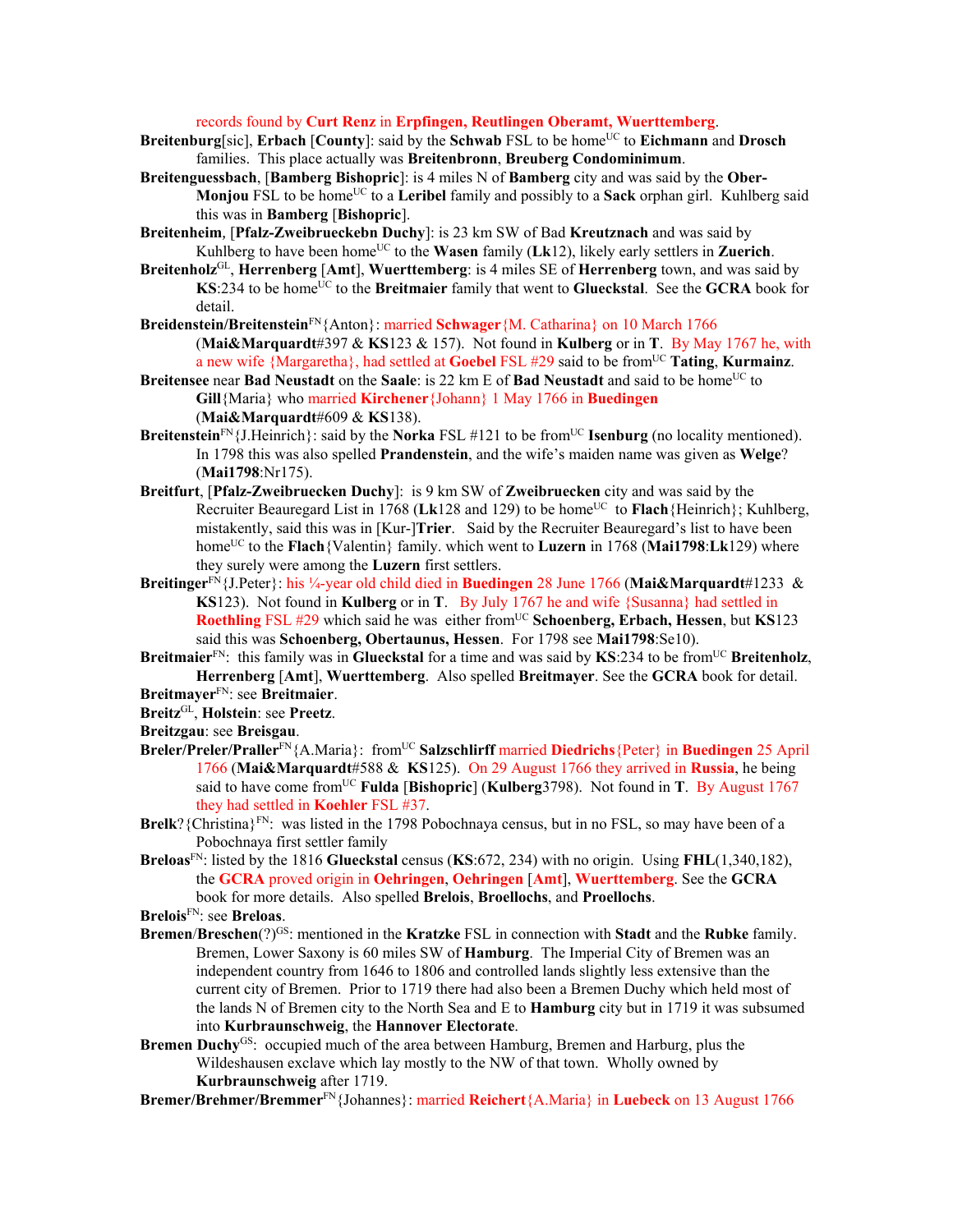(**Mai&Marquardt**#1198). **KS**123 mistakenly said the year was 1765. Not found in either **Kulberg** or **T**. By Sept 1767 they had settled at **Anton** FSL #52 which said he was from<sup>UC</sup> Alzey **Oberamt**, **Kurpfalz**.Spelled **Bremmer** in 1798 (**Mai1798**:An34).

- **Bremich, Wuerzburg Bishopric**: an unidentified place said to be home<sup>UC</sup> to **Kirchener**{Johann} who married **Gill**{Maria} 1 May 1766 in **Buedingen** (**Mai&Marquardt**#609).
- **Bremm**<sup>GL</sup>: an unidentified place said by the **Anton** FSL to be home<sup>UC</sup> to a **Tripper** family. This probably is Bremm, **Rhineland-Palatinate** on the Mosel River, some 28 miles SW of **Koblenz** and 15 miles SE of **Boxberg**.
- **Bremmer**FN: see **Bremer**.
- **Brehmer**FN: see **Bremer**.
- **Bren**GL: see **Bern.**
- **Brenauer**<sup>FN</sup>: said by the **Hoelzel** FSL to be from<sup>UC</sup> **Kelheim**, **Kurpfalz**. I could not find this family in the 1798 Volga censuses.
- **Brenckmann**: filed among the **Bruegemann**.
- **Brendel**<sup>FN</sup>: said by the **Dehler** FSL to be from<sup>UC</sup> **Reifenberg**, **Bassenheim**. For 1788 see **1798Mai**:Mv376.
- **Brendel**<sup>FN</sup>: said by the **Jost** FSL to be from<sup>UC</sup> **Burkersdorf**, **Bayreuth**.
- Brendel<sup>FN</sup>: said by the Keller FSL to be from<sup>UC</sup> Reifenberg, Bassenheim. For 1798 see (Mai1798:Bn51).
- **Brendenbach-bei-Steinau**: an unidentified place said by the **Schwab** FSL to be home<sup>UC</sup> to the **Guenter** family.
- **Brendt** FN: see **Berend**.
- **Brengenzer**<sup>FN</sup>: an early settler of **Zuerich** said to be from<sup>UC</sup> **Altenhausen** (Lk12). For 1778, 1797 and 1798 see **Mai1798**:Mv3081, 3092, Kn5 and Hb5.
- **Brenha**<sup>GL</sup>: an unidentified place said by the **Enders** FSL to be home<sup>UC</sup> to a **Berns** family. There is at least one **Brenna** each in Poland and in the Czech Republic.
- **Breninger** {Johannes}: from<sup>UC</sup> **Hersfeld**, **Hessen** married **Kemergel** {Clara} in **Friedberg** 9 April 1766
	- (**Mai&Marquardt**#309). Not found in **KS**. Arrived in **Russia** 4 July 1766, he said to be from **Fulda** (**Kulberg**2027). Not found in **T**, in any published FSL, or in **Mai1798**.

**Brenna**GL: see **Brenha**.

- **Brenneise/Brenneisen**FN: arrived in South Russia in 1819 and later settled in **Gueldendorf, Odessa**; family records found by **Curt Renz** in **Kirchardt, Sinsheim Amt, Wuerttemberg**.
- **Brenneisen**FN: see **Brenneise**.
- **Brenner**FN: said by the **Jost** FSL to be fromUC **Wolmar**, **Livland** and Brenner's betrowthed, a **Meier** widow, was living in the household. I could not find the Brenner family in the 1798 Volga censuses.
- **Brenner**FN: said by the **Schulz** FSL to be fromUC **Reval**, [**Estonia**, **Russia**]. They surely had died prior to the 1798 Volga censuses.
- **Brenner**<sup>FN</sup>: the wife was said (no locality mentioned) by the **Schulz** FSL to be from<sup>UC</sup> **Kurpfalz**. She surely died prior to the 1798 Volga censuses.
- **Brenner**<sup>FN</sup>: said by the **Seelmann** FSL to be from<sup>UC</sup> **Rattershausen**, **Wuerzburg** [Bishopric]. The wife's maiden name was given as **Mark** in 1798 (**Mai1798**:Sm15).
- **Brenner**FN: this family name was found recorded in **Kirburg** marriage records 1762-1767; see **Flegel** trip. **Brenner**FN: also see **Brunner**.

**Brenning**FN: see **Brehning.** 

- **Brensbach**GL **bei Dieburg**, [**Brensbach Condominium**]: 9 miles SSE of **Dieburg** town and said by **KS**165 to be home<sup>UC</sup> to **Zirkoebel** {Christoph} who married **Blumenschein**{Margaretha E.} 19 June 1766 before going to **Jagodnaja Poljana** (FSL#jp46) (**Mai&Marquardt**#704). Said to have been home<sup>UC</sup> to **Meyer**{Gerdreuth E.} who 17 June 1766 married **Alt**{J.Adam}. See **Breuschbach**.
- **Brensbach Condominium**<sup>GS</sup>: this tiny state/country, seated in the town of the same name on the E bank of the Gersprenz River 12 miles SE of **Darmstadt** city centre and 9 miles NW of **Erbach** town, appears on old maps to have been a joint enterprise of **Hessen-Darmstadt Landgraviate** and **Erbach County** and a connecting link between those two countries. Birthplace of **Daab**{Elisabeth} who married **Muntermann**{Conrad} and settled in **Shcherbakovka** FSL#43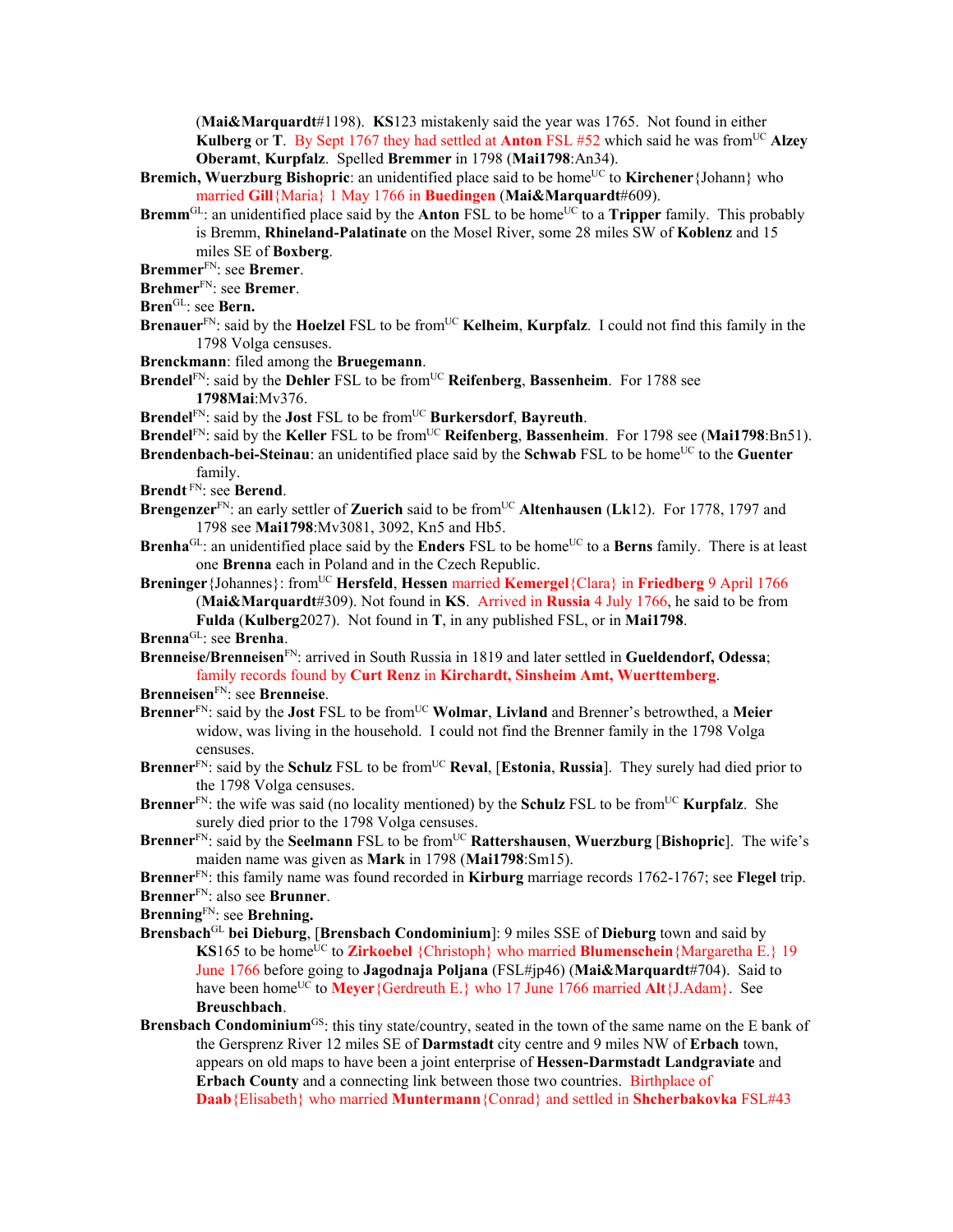(**Gieg1**).

**Brenschbach<sup>GL</sup>bei-Umstadt**: said by the **Buedingen** ML to be home<sup>UC</sup> to **Bleitz** {Appolonia} who 17 June 1766 married **Hartmann** {J.Adam}; by 1767 this couple had arrived in **Walter** (FSL#75); **KS**122 and 133 says this was **Brensbach** near **Dieburg** (**Mai&Marquardt**#698). Today this is spelled **Brensbach**, **Hessen**, same place as the previous two entires.

**Brenta**FN: no place of origin is given for this young widow who is living alone in the **Pfeiffer** FSL.

- **Brenz/Prinz** $F_N$ : see by the **Norka** FSL to be from<sup>UC</sup> **Isenburg** (no locality mentioned). In 1792 and 1798 spelled **Prinz** (**Mai1798**:Mv1974, Nr23, 30, Pb14, Dt2).
- **Brenz**FN: also see **Brehm**.
- **Brenzel**FN: said by the **Norka** FSL to be fromUC **Hessen** (no locality mentioned). Later spelled **Prenzel** (**Mai1798**:Nr192).
- **Brenzler**<sup>FN</sup>: said by the **Seelmann** FSL to be from<sup>UC</sup> Gisert?, [Kur-]Brandenburg. I did not locate them or any descendants in **Mai1798**.
- **Breschen**(?)<sup>GS</sup>: see **Bremen.**
- **Brescher/Proescher**<sup>FN</sup>{Nicolaus}: from<sup>UC</sup> **Echenrodt, Hutten** married in **Buedingen** 24 April 1766 **Reiss**{A.Maria} (**Mai&Marquardt**#580). **KS**149 has **Proescher**. On 9Aug 1766 this **Brescher**  couple arrived in **Russia**, he said to be from **Fulda** (**Kulberg**3853). Not found in **T**. By 21 Aug 1767 they had settled at **Koehler** FSL #59, he said to be from **Fulda**. In 1798 he, a widower, was still in **Koehler** (**Mai1798**:Kl81).
- **Brescher**FN: also see **Brochert**.
- **Brescky**GL, **Marienburg Amt**: is now Brzozki, **Poland**, and was 8.5 miles N of **Marienburg** city. Said by the **Tiege** FSL to be homeUC to the **Klaasen**{Abraham} family. Also spelled **Briske** and **Broeske**. **Bresiger**? $F_N$ : said by the **Merkel** FSL to be from<sup>UC</sup> **Lton**(?).
- **Breslau**: said by **Kulberg**90 to be home to Catholic **Trapp**{F.Carl+w+1c}.
- **Breslau**?, **Holstein**: an unidentified place said by the **Schwed** FSL to be home<sup>UC</sup> to frau **Lauer**.
- **Breslau, [Preussen]:** said by the **Warenburg** FSL to be home<sup>UC</sup> to an **Ismann** family and possibly to a **Bernhardt** family. See next two entries.
- **Breslau, Preussen**: said by the **Neidermonjou** FSL to be home<sup>UC</sup> to a **Rohleder** family. See next entry.
- **Breslau**GL, **Schlesien**: taken by Prussia from Silesia in 1741; it is now Wroclaw, **Poland**, some 182 miles SE of Berlin. Said by the Boaro FSL to be home<sup>UC</sup> to a Verkehrt? family. Said by the Dreispitz FSL to be home<sup>UC</sup> to a **Schmidt** family. Said by the **Enders** FSL to be home<sup>UC</sup> to a **Reiher** family. Said by the **Katharinenstadt** FSL to be home<sup>UC</sup> to **Beussert** and **Zimmermann** families and possibly a Michael family. Said by the **Paulskaya** FSL to be home<sup>UC</sup> to a **Sartenbach** family. Said by the **Rosenheim** FSL to be home<sup>UC</sup> to a **Schatz** family. Said by the **Schaefer** FSL to be home<sup>UC</sup> to the **Wolf**{Johann} family. Said by the **Urbach** FSL to be home<sup>UC</sup> to frau **Leonhard**. It would appear from a 1763 map that the city still controlled the lands of the previous Breslau Duchy which lands lay mostly to the S, W and NW of the city as well as around Namslau (now Namyslow) town some 29 miles E of **Breslau** city. The **GCRA** found the **Bruechler** family associated with it in 1797.

**Breslow?, Schweden:** an unidentified place said by the **Schwed** FSL to be home<sup>UC</sup> to a **Lauer** family. **Bresmer** {Eliesabeth}: married **Schreck** {Frantz} from<sup>UC</sup> **Maynz** [Bishopric] in **Buedingen** on 4 March

1766 (**Mai&Marquardt**#363). They arrived in **Russia** 4 July 1766, he said to be fromUC **Mainz**  (**Kulberg**2298). Not found in **T**, any published FSL, or **Mai1798**.

**Bressemer**FN, see **Pressmer.** 

- **Bressler**{Michael}FN: listed in the 1816 **Kassel** census (#13), in the 1858 **Kassel** census (#127, 128, 129), and in (**KS**:234) with no origin. Using **FHL**#247,646, the **GCRA** proved origin in **Niederhochstadt**, **Landau** [**Amt**], **Pfalz**, and in nearby **Weingarten**; in **Kassel** the name was most often spelled **Pressler**. The **GCRA** found that the **Pressler**s listed in **KS**:396 as going to **Kassel** did not go there; see their book for more.
- **Breternitz**GL, [**Electoral**] **Sachsen**: is some 2.5 miles SE of Saalfeld, and said by the **Lauwe** FSL to be home<sup>UC</sup> to a **Schitzel** family. On 1798 maps it looks like this place is either in Saalfeld Duchy or in Schwarzburg County, not in Electoral Saxony.
- Brethauer<sup>FN</sup>: said by the Walter FSL to be from<sup>UC</sup> Starfritz, Hesse County.

**Bretman**FN/**Bretmann**/**Brettmann** all interfiled here: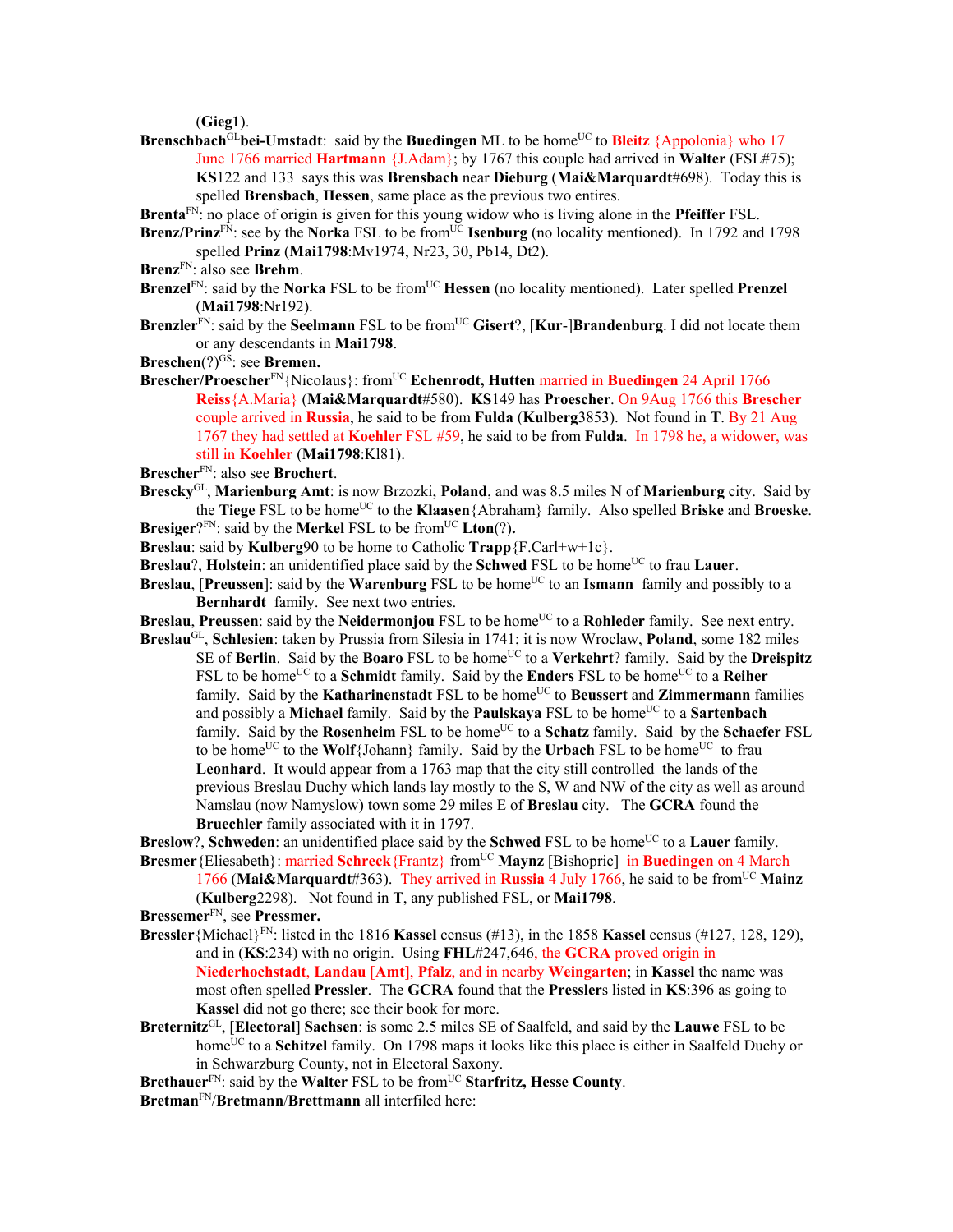- **Brettmann/Bretman**{A.Catharina}: was a godparent at the 28 May 1766 **Luebeck** baptism of a son of **Elsasser**{Johann} and his **Hagen** wife {Henrietta} (**Mai&Marquardt**#1311). {Catharina} with **Bretmann** husband  ${Georg}$  and 2 sons arrived in **Russia** 4 July 1767, he said to be from<sup>UC</sup> **Isenburg**. (**Kulberg**1230). Not found in **T**. In 1798 she, widowed, is in the **Bretman sons**  household of one of those 2 in **Moor (Mai1798**:Mo40).
- **Bretman/Brettmann/Bretmann**{Georg/J.Georg}: with wife {Catharina} and 2 sons he arrived in **Russia** 4 July 1767, he said to be from **Isenburg**. (**Kulberg**1230). Not found in **T**. By 18 June 1767 he and wife {Katharina} with no children in the household had settled at **Moor** FSL #39, he said to be fromUC **Isenburg**. In 1798 his widowed wife {Katharina}, is in the household of one their 2 sons in **Moor (Mai1798**:Mo40 & 55).
- **Brettmann**{J.Heinrich}: **KS**123 says he left **Markoebel** near **Hanau** for Russia. I could not find him in any published FSL.
- from Kurpfalz to Baden. See next entry.
- **Bretten Amt**GL, **Kurpfalz**: is some 14 miles ENE of **Karlsruhe, Baden Wuerttemberg** and was said by the **Jost** FSL to be home<sup>UC</sup> to a **Bueschel** family. **EEE**  $p.341$  said this was home<sup>UC</sup> to **Bauer**{Georg/J. Bernard} who settled in Denmark and then in **Neu-Saratowka**. **EEE** pp.480- 481 said this was homeUC to **Knosp**/**Knost**{Philipp Adam} who settled first in **Denmark** and then in **Hirschenhof** colony, **Latvia**. **EEE** p.505said this was home to **Lohrer**{Matthias} who settled first in **Denmark** and then in **Neu-Saratowka**.
- Bretter<sup>FN</sup>: said by the Warenburg FSL to be from<sup>UC</sup> Wolfenhausen, [Wied-]Runkel [County]. I could not find them in **Mai1798**.
- **Bretthausen**<sup>GL</sup>: said by the **Orlovskaya** FSL to be home<sup>UC</sup> to an **Albrecht** family. This probably is some 11 miles SW of **Dillenburg** city.
- **Brettmann**: go to B**retman**.

**Bretz**FN: see **Pretz**.

- **Bretzfeld**, **Oehringen** [**Amt**], **Wuerttemberg**: is 3.5 miles SW of **Oehringen** town, and said by **KS**:340 to be home<sup>UC</sup> to **Kraemer**{Matthaeus} who may have gone<sup>UC</sup> to **Kassel**.
- **Bretzfeld**, **Bamberg** [sic?]: said by the **Seelmann** FSL to be home<sup>UC</sup> to a **Tanndoerfer** family. I did not locate them or any descendants in **Mai1798**. The only Bretzfeld I can find was then in **Wuerttemberg Duchy**, no **Bamberg Bishopric**. This surely is the same place as the previous entry, except 50 years earlier.
- **Breuberg** GL: is 27 miles SE of **Frankfurt-am-Main.**
- **Breuberg Condominium**GS: in 1766 this state/country included the towns of **Hoechst**[-im-Odenwald] (all parts), Kirch-Brombach, and Luetzelbach, as well as somewhat more than 40 villages and 8 independent Forestlands. Its principal neighbors were Erbach County to the S and SW, Brensb ach Condominium to the W, an exclave of Kurpfalz to the N, and Kurmainz on the E. The cohalf-owners of this Condominium were the Count Erbach-Schoenberg and the Prince Loewenstein-Wertheim-Virneberg [small exclaves of whose principality lay just a few km to the NE and an even smaller exclave at the SE corner]. Its seat was in the town of **Breuberg**. Said by the Pleve and Stumpp versions of the **Jagodnaja Poljana** FSL to be near **Erbach** , [**Hessen**], and to be homeUC to a **Morasch** family; on another page the Stumpp version says they were from **Muemling, Grumbach.**
- **Breuer**<sup>FN</sup>: said by the **Dobrinka** FSL to be from<sup>UC</sup> **Demmin, Prenzbahn**(?). Later spelled **Breyer** and his wife's maiden name is given as **Baumgaertner** (**Mai1798**:Gb16).

**Breugenshain**GL: see **Broenkhelaim**.

- **Breuner**FN: see **Braeuner** and **Breiner**.
- **Breungeshain**GL: see **Broenkhelaim**.

**Breuninger**: see **Breininger**.

- **Breuningsweiler**GL,**Waiblingen** [**Amt**], **Wuerttemberg**: is some 5 miles NE of **Waiblingen** city, and proven by the **GCRA** using **FHL**(1,056,955) to be the departure point for the **Haegele** family that went to **Bergdorf**
- **Breuschbach**<sup>GL</sup>: an unidentified place said by the **Buedingen** ML to be home<sup>UC</sup> to a **Zirckoebel** man who in 1766 married a **Blumenschein** woman from<sup>UC</sup> **Reichelsee**; after which the couple went to **Jagodnaja Polyana** (**Mai&Marquardt**#704). This surely is **Brensbach, Hessen**.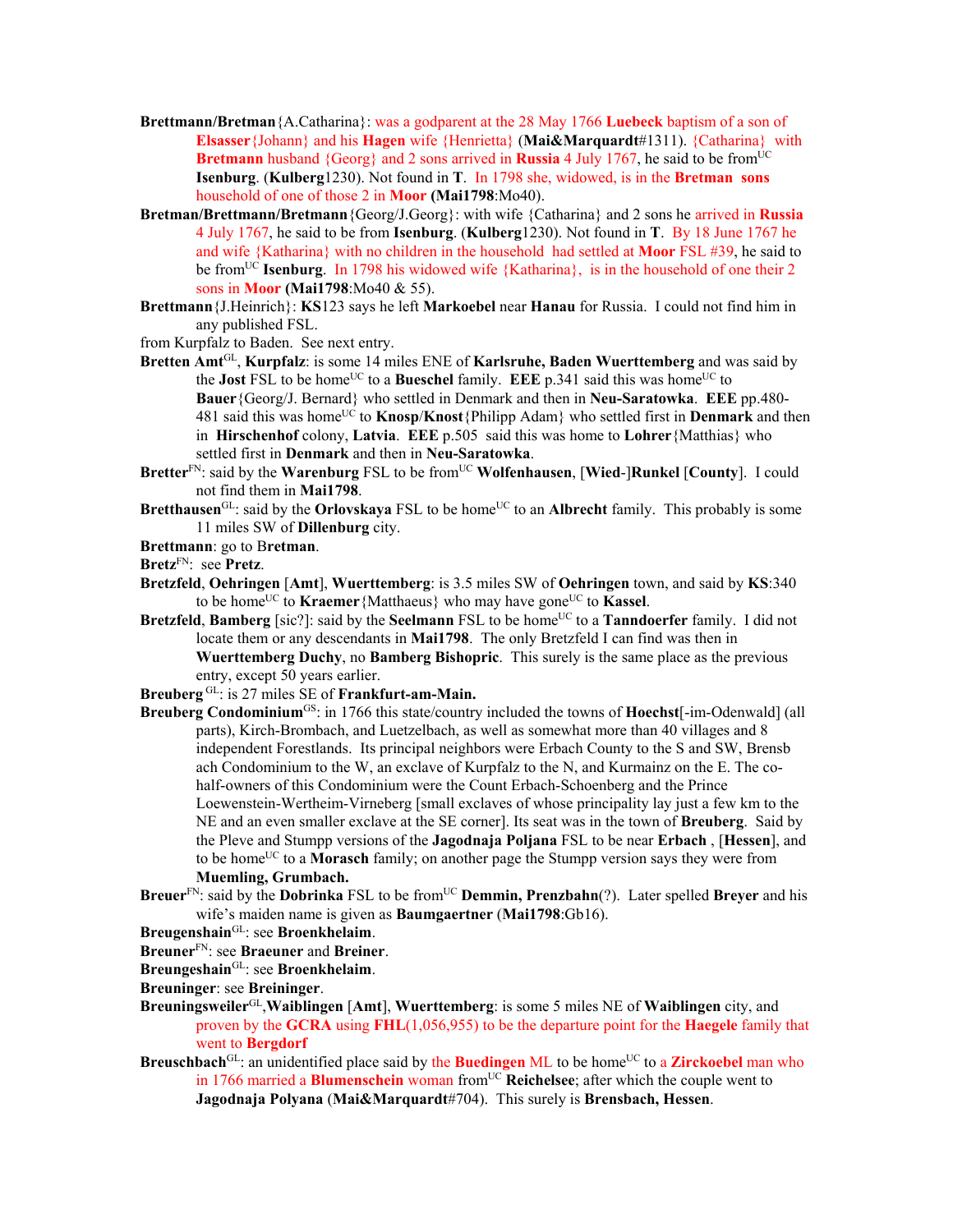**Breuss/Breusz**{A.Maria}: her 8 August 1766 marriage to **Chemnitz**{Karl Christian} is recorded in a **Luebeck** ML (**Mai&Marquardt**#122). **KS**124 had the same marriage but had 1765, the wrong year. Not found in **Kulberg**, **T** or in any published FSL or in **Mai1798**.

**Breyell**GS: see **Briel**.

- **Breyer**FN{A.Magdalena}: **KS**123 says she married in **Buedingen** in 1765 before going to **Russia**, but I can find no confirmation of the marriage and do not find her in any published FSL.
- **Breyer**{A.Sophia}: married **Luebbecke**{Christoph} in **Rosslau** 10 April 1766 (**Mai&Marquardt**#938). Not found in **Kulberg**, **T**, any published FSL or in **Mai1798**.
- **Breyer**{E.Juliana Friederica}: baptized in **Luebeck** 16 August 1766 she was daughter of {Samuel} (medical doctor of Russian colonists) and his wife **Boutteiller**{Albertina Friederica Metta} (**Mai&Marquardt**#1309). Not found in **Kulberg**, **T**, any published FSL or in **Mai1798**.
- **Breyer**FN{Margaretha E.}: was a godparent for the 4 June 1764 **Luebeck** baptism of **Schwedzig**{Catharina Magdalena} daughter of {Juergen} and his wife **Spriesler**{Francisca} [**Mai&Marquardt**#1334). Not found in **Kulberg**, **T**, any published FSL, or in **Mai1798**.
- **Breyer**{Samuel}: (medical doctor of Russian colonists): father of {E. Juliana Friederica} who was baptized in **Luebeck** 16 August 1766 and husband of her mother **Boutteiller**{Albertina Friederica Metta} (**Mai&Marquardt**#1309). Not found in **Kulberg**, **T**, any published FSL or in **Mai1798**.
- **Breyer**FN: see **Breuer** and see **Beier**of **Boaro**.
- **Brick**FN: see **Bruek**.
- **Brickmann**: filed among the **Bruegemann**.
- **Briedel, Trier**: said by the **Rothammel** FSL to be home<sup>UC</sup> to a **Hartmann** family. This probably is the Briedel that is 29.6 miles NE of **Trier**.
- **Brieg**GL, **Schlesien**: is now Brzeg, **Poland**, some 26 miles SE of Wroclaw city, and said by the **Orlovskaya** FSL to be home<sup>UC</sup> to a **Neumann** family, and possibly a **Dirn**? family.
- **Briel/Breyell**(?): these were mistakes(!) for **Bruehl** in the first translation of the **Schuck** FSL. **Briel**FN: also see **Brill** and **Brilt**.
- 
- **Brietzen**GL, **Prussia**: is 24 km N of **Wroclaw**, **Poland**, and is now called Brzykow.
- **Briez** GL: an unidentified place which must have been not too far from **Oranienbaum**, **Anhalt-Dessau Principality**.
- **Brigann**<sup>FN</sup>: said by the **Merkel** FSL to be from<sup>UC</sup> **Hamburg**.
- **Brigidau**GL, **Galicia**: aka **Brygidyn**, nka Lanovka, **Ukraine**, 4 miles NE of Stryy, 39 miles SSW of **Lviv**. The **GCRA** found a **Schmidt** family associated with it.
- **Brigmann**: filed among the **Bruegemann**.
- Briks<sup>(?)GL</sup>, see Brix.
- **Bril/Bruehl**(?)<sup>GL</sup>: an unidentified place said by the **Volmer** FSL to be home to a **Platz** family. There is a Bruehl, **Baden-Wuerttemberg**, some 6.5 miles SE of **Mannheim** city.
- **Brill/Prill<sup>FN</sup>**{Johannes}: said by the **Belowescher Kolonien** FSL to be from<sup>UC</sup> **Isenburg** (no locality mentioned). He may be the man the **Buedingen** ML says married on 23 April 1766 **Seipel**{Catharina}. (**Mai&Marquardt**#573).
- **Brill**<sup>FN</sup>: said by the **Katharinenstadt** FSL to be from<sup>UC</sup> **Rensefeld**?.
- **Brill**FN{Henrich Sr): said by the **Norka** FSL #53 to be from<sup>UC</sup> **Isenburg** (no locality mentioned). For 1798 see **Mai1798**:Nr96, 168. KS123 has a **Brill**{Heinrich} who left **Markoebel**, **Hanau** [**County**] for Russia.
- **Brill**FN{Henrich Jr): said by the **Norka** FSL #76 to be from<sup>UC</sup> **Isenburg** (no locality mentioned). For 1798 see **Mai1798**:Nr92, 37 and maybe 97.
- **Brill**FN{Johannes}: this man, **Briel**{Johann}, married **Hahn**{Elisabeth} in **Luebeck** on 2 July 1766
	- (**Mai&Marquardt**#1195). **KS**123 mistakenly had the year as 1765. Not found in **Kulberg** or **T**. Said by the **Norka** FSL #77 to be from<sup>UC</sup> **Isenburg** (no locality mentioned). For 1798 see maybe **Mai1798**:Nr97).
- **Brill**FN: also see **Brilt**.
- **Briltimann**: see **Brickmann**.
- **Brin**<sup>?FN</sup>: said by the **Katharinenstadt** FSL to be from<sup>UC</sup> **Gening**(?).
- **Brineau**FN: see **Bruneau**.

**Brinhin**{Anna}: **KS**123 says she married in **Buedingen** in 1765, but I can find no support for that, nor can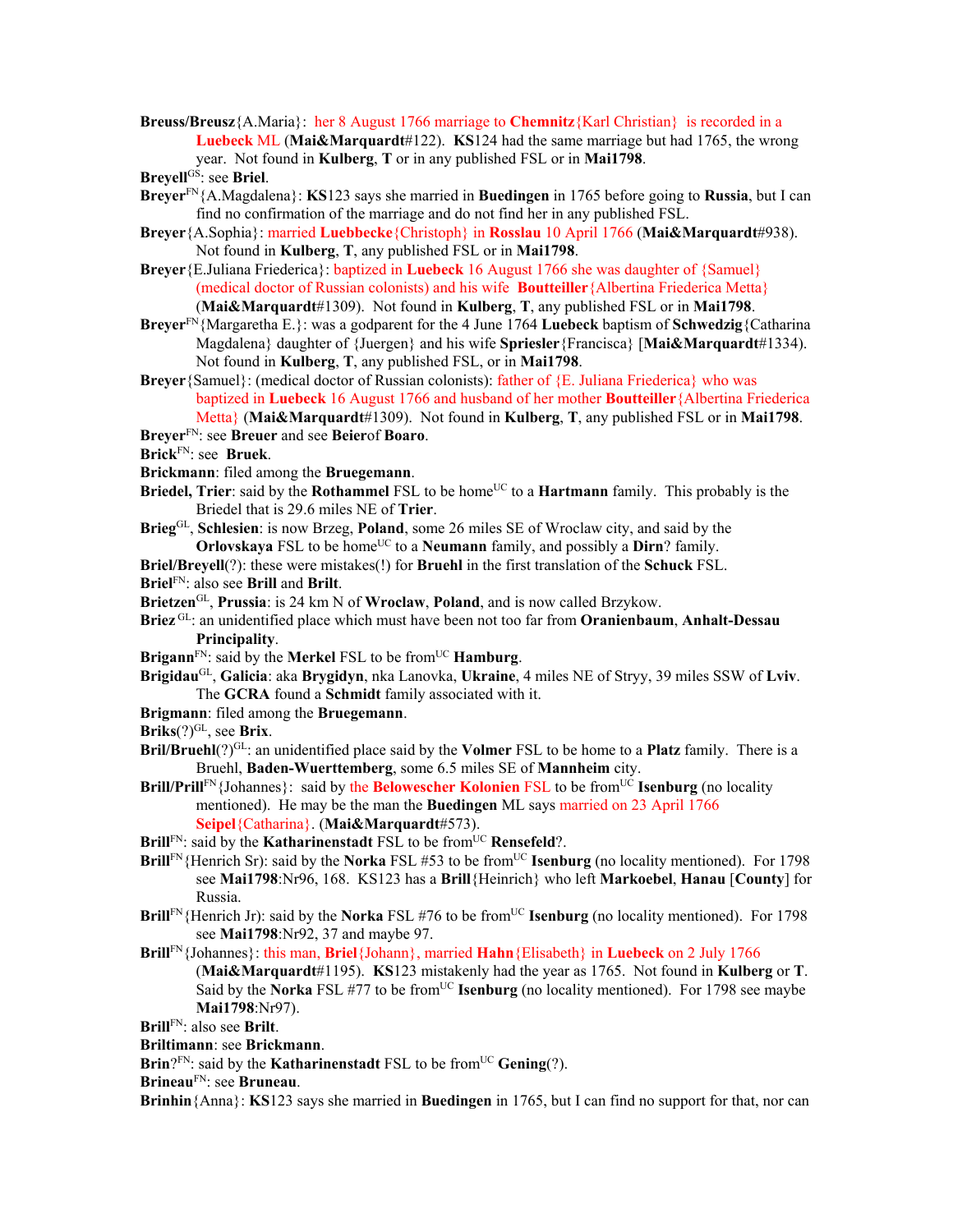I identify her in any published FSL.

**Brind**FN: see **Brand**.

**Briske**GL: see **Brescky**.

- **Britenfeld**?<sup>FN</sup>: said by the **Enders** FSL to be from<sup>UC</sup> **Kuntersbleim**?, **Leidinsk**?. I cannot find this family in the 1798 Volga censuses.
- **Britt**{Jocepf}: was a god parent at the 12 June 1766 baptism of **Diederich**{Catarina Elisabet.} daughter of {August} and his wife **Wolteriche**{Bostilla} (**Mai&Marquardt**#1332). Not found in **Kulberg**, **T**, any published FSL or in **Mai1798**.
- **Brittheim**, **Sulz** [**Amt**], **Wuerttemberg**: is 5 miles SE of **Sulz-am-Neckar**, and was proven by the **GCRA** to be home to a **Mayhoefer**/**Maihofer** woman, the **Wetzler** widow whose daughters settled in **Neudorf** (1816 census #55).
- **Brittmann**: filed among the **Bruegemann**.
- **Britzgau**?GL: **Breisgau** is the region around **Freiburg** city at the SW edge of the Black Forest.
- **Britzgau** district, **Hungary**: said to be home to **Huck**{Jacob} who married **Distler**{Catharina} in **Woerd**  on 25 April 1766 (**Mai&Marquardt** #776).
- **Brix/Briks**(?)<sup>GL</sup>: an unidentified place said by the **Kamenka** FSL to be home<sup>UC</sup> to a **Floehr/Flor/Flohr** family.
- **Brochert**FN: said by the **Franzosen** FSL to be fromUC **Molbert**?, **Frankreich** with a **Koch** wife. Spelled **Brescher** in 1798 (**Mai1798**:Fz45).
- **Brock**<sup>FN</sup>: said by the **Katharinenstadt** FSL to be from<sup>UC</sup> **Dresden**.
- **Brock**<sup>FN</sup>: said by the **Katharinenstadt** FSL to be from<sup>UC</sup> **Wallbach**.
- **Brockhausen** GL: an unidentified place said by Recruiter Beauregard's list to have been home<sup>UC</sup> to the **Pfeifer**[Johannes} family (**Lk**26). There are 7 Brockhausens in Germany.
- **Brockhausen**<sup>VV</sup>: another name for **Hummel**<sup>VV</sup>.
- Brockmann<sup>FN</sup>: said by the Schaefer FSL to be from<sup>UC</sup> Homburg. I could not find them in Mai1798. **Brocks/Brock**{Margarete Dorothea}: married **Roleder**{J.Gottlieb} in **Luebeck** 22 May 1766
	- {**Mai&Marquardt**#159). **KS**151 has her surname as **Brock.** They arrived in **Russia** 4 July 1766 (**Kulberg**1531). Later in 1766 they took transport from **Oranienbaum** to the **Volga** (**T**5853- 5854). By June 1767 they had settled in **Neidermonjou** FSL #1 which said he was from<sup>UC</sup> **Breslau**, **Preussen**.
- **Brocky**{A.Sophia}: was a godparent at the 20 June 1766 **Luebeck** baptism of **Jensen**{J.Hass} son of {Juergen} and his wife **Hass**{Christina} (**Mai&Marquardt**#1357). Not found in **Kulberg**, **T**, any public FSL, or **Mai1798**.
- **Brocky**{Johann}: was a godparent at the 20 June 1766 **Luebeck** baptism of **Jensen**{J.Hass} son of {Juergen} and his wife **Hass**{Christina} (**Mai&Marquardt**#1357). Not found in **Kulberg**, **T**, any public FSL, or **Mai1798**.
- **Brody**?, **Polen**: said by the **Husaren** FSL to be home<sup>UC</sup> to a **Kasawierski** family. There were at least 6 Brodys in **Poland**.
- **Broellochs**FN: see **Breloas**.
- **Broenkhelaim**<sup>GL</sup>, Hesse-Darmstadt County: an unidentified place said by the Walter FSL to be home<sup>UC</sup> to a **Linker** family. The **Walter Research Group** suggests that this might be **Broenkelheim**, which I cannot find in **Hessen-Darmstadt**, or **Breugenshain** which is some 12 miles SW of **Lauterbach**. The latter is spelled **Breungeshain** in Meyer's Orts and on modern maps, but as **Breiningshain** in a 1746 map of the **Wetterau**.

**Broenkelheim**GL: see **Broenkhelaim**.

**Broese**<sup>FN</sup>: said by the **Jost** FSL to be from<sup>UC</sup> **Mahndorf**, **Anhalt-Zerbst**. I could not find this family in the 1798 Volga censuses.

**Broeske**GL: see **Brescky**.

**Broetzingen**GL, **Pforzheim Amt, Baden**: is an eastern suburban area of **Pforzheim**. Proven to be home to the **Schroth** family that went to **Gueldendorf, Odessa**.

**Brohl**FN: see **Bruhl**.

- **Brokin**? FN: said by the **Warenburg** FSL to be from<sup>UC</sup> Stolb?, Nassau. I could not find this man in **Mai1798**.
- **Brombach**GL, **Heddesheim** [**Amt**], **Heidelberg** [**Oberamt**], **Baden**: is 11 miles ESE of Heddesheim town,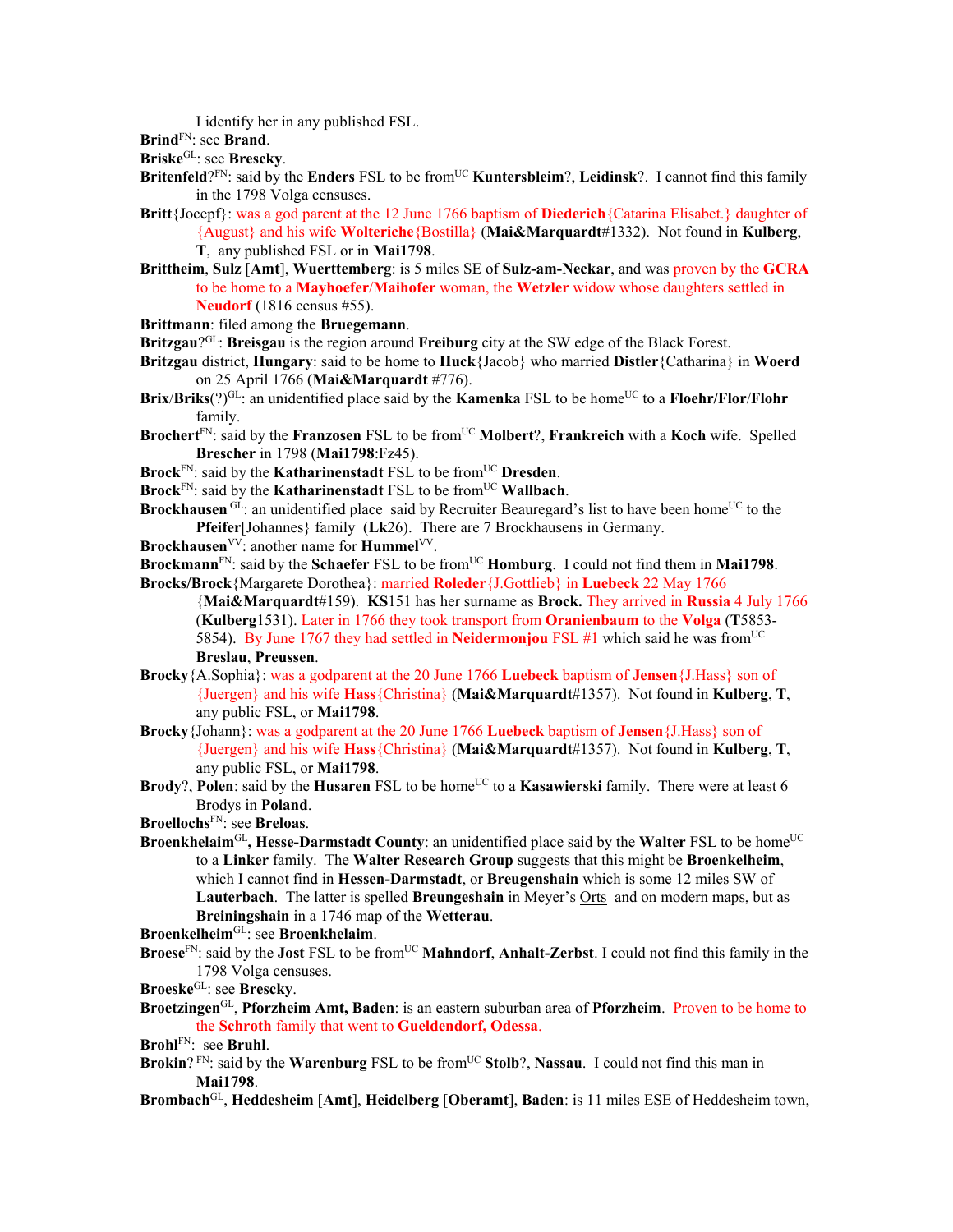and it was proven by the **GCRA** to be home to the **Schmid**{Simon, Margaretha, Michael, E.Elisabeth} family that settled in **Kassel**.

**Bromberg**GL, **Posen Department**, **Prussia**: now Bydgoszcz, **Poland**, some 67 miles NE of **Poznan** city, some 30 miles E of **Wirsitz**. It was the government center for the Northern **Posen Department**  of **Prussia** and is believed by the **GCRA** to be homeUC to the **Eichelberg** family that went to **Glueckstal**; they also found it may have been associated with the **Meske** family. See the **GCRA** book for more details.

**Bromskirchen**GL, [**Hessen-Darmstadt Langraviate**]: was a parish center and is 9 miles SSW of **Medebach** town, and said by the **Paulskaya** FSL to be home<sup>UC</sup> to a **Bonaker** family.

- **Bronel**GL: see **Bronzell.**
- **Bronn**FN: see **Bruhn**.
- **Bronzell/Bronel**GL is some 2 miles SSW of **Fulda** city**;** said, by the **Roethling** FSL, to be in or near **Fulda,**  Hessen, and to be home<sup>UC</sup> of a **Reis** family.
- **Bros**FN: see **Bross**.
- **Bross**FN: listed by both the 1816 **Neudorf** census (#38) and **KS**:153 with no origin. Using **FHL**#1,884,557, the **GCRA** proved their origin in **Kaelberbronn**, **Freudenstadt** [**Amt**], **Wuerttemberg**. See the **GCRA** book for more. Also spelled **Bros**.
- Brost<sup>FN</sup>: said by the **Volmer** FSL to be from<sup>UC</sup> Burg, Kurmainz.
- **Brot**FN: said by the **Katharinenstadt** FSL to be from **Darmstadt** (no locality mentioned).
- **Brot**<sup>FN</sup>: said by the **Orlovskaya** FSL to be from<sup>UC</sup> Silkerode.
- **Brotdorf , Kurtrier**: is 4 km NE of **Metzig** town and was the birthplace of **Jacoby**{M.Magdalena}, 3rd wife of **Asselborn/Aselborn**{Nicolaus}.
- **Brott**{J.Conrad}FN: using parish records on an FHL film Ron **Brott** proved that he was was born and baptized in **Nieder Eschbach**, **Hanau County**. With wife {Maria} and 3 children, he arrived in **Russia** 31 May 1766 said to be from **Hanau** [**County**] (**Kulberg**#631). Not found in **T**. With wife {Maria E.} and 2 children, he had settled at **Warenburg** FSL #123 by 12 May 1767, said to be fromUC **Nieder Erlenbach**(sic) **Hanau** [**County**]. For 1798 see **Mai1798**:Wr38 and 39.
- **Brott**{Zacharius}FN: on 3 June he arrived single in **Russia** (**Kulberg**#695).. Not found in **T**. With wife {Magdalena Dorothea} by 12 May 1767 he had settled at **Warenburg** FSL #20, said to be fromUC **Luebeck** [**Bishopric** or **Imperial City**]. Surely died prior to the 1798 Volga censuses.
- **Brott** $\{Ron\}^{RN}$ : using parish records in an FHL film he proved the origins of **Brott** $\{J.Conrad\}$ ,
	- **Schuetz**{Kasper}, and **Trippel**{Conrad}.
- **Brotsmann**FN: see **Protzmann**.
- **Brotzmann**<sup>FN</sup> said by the **Huck** FSL to be from<sup>UC</sup> **Isenburg** (no locality mentioned).
- **Brotzmann**<sup>FN</sup>: said by the **Kraft** FSL to be from<sup>UC</sup> **Hatz** $(?)$ , **Isenburg**.
- **Brotzmann**FN: also see **Protsmann**.
- **Brozel**FN: some family members were in **Glueckstal** for a time and were said by **KS**:236 to be from **Oberbrueden**, **Backnang** [**Amt**], **Wuerttemberg**; this origin was proven by the **GCRA** using **FHL** 1,195,547. Also spelled **Bratzel** and **Brazel**.
- **Brozius**FN: see **Proslius**.
- **Brozmann**FN: said possibly to be a **Kratz**? by the **Enders** FSL to be fromUC **Krenreaus**?, **Polen**. I cannot find this orphan under either family name in the 1798 Volga censuses.
- **Brsch**?, **Nuernberg** [Imperial City]: an unidentified place said by the **Warenburg** FSL to be home<sup>UC</sup> to **Meier**{Conrad}.
- **Bruch**{Anna}: married **Hutzer**{J.Adam} in **Rosslau** 28 May 1765 (**Mai&Marquardt**#858 & **KS**136). Not found in **Kulberg**, **T**, or in any published FSL.
- **Bruchbach**FN: see **Brauchbacher**.
- **Bruchhausen**<sup>GL</sup>, **Kurpfalz**: is 3 miles SW of **Heidelberg** city, and said by the **Keller** FSL to be home<sup>UC</sup> to a **Bracht** family, and possibly a **Richelhof** family.
- **Bruchhausen, Heidelberg Oberamt, Kurpfalz**: is 4 miles SW of **Heidelberg** and was reported by **EEE** to be home to **Wuervel**{J.Jacob} who settled first in German colonies in **Denmark** and later in **Anton** FSL #20. This is the same place as the previous entry.
- **Bruchkoebel**GL, **Hanau**: is some 3 miles N of **Hanau** city, and said by the Kolb FSL to be home<sup>UC</sup> to a **Pfeifer** family.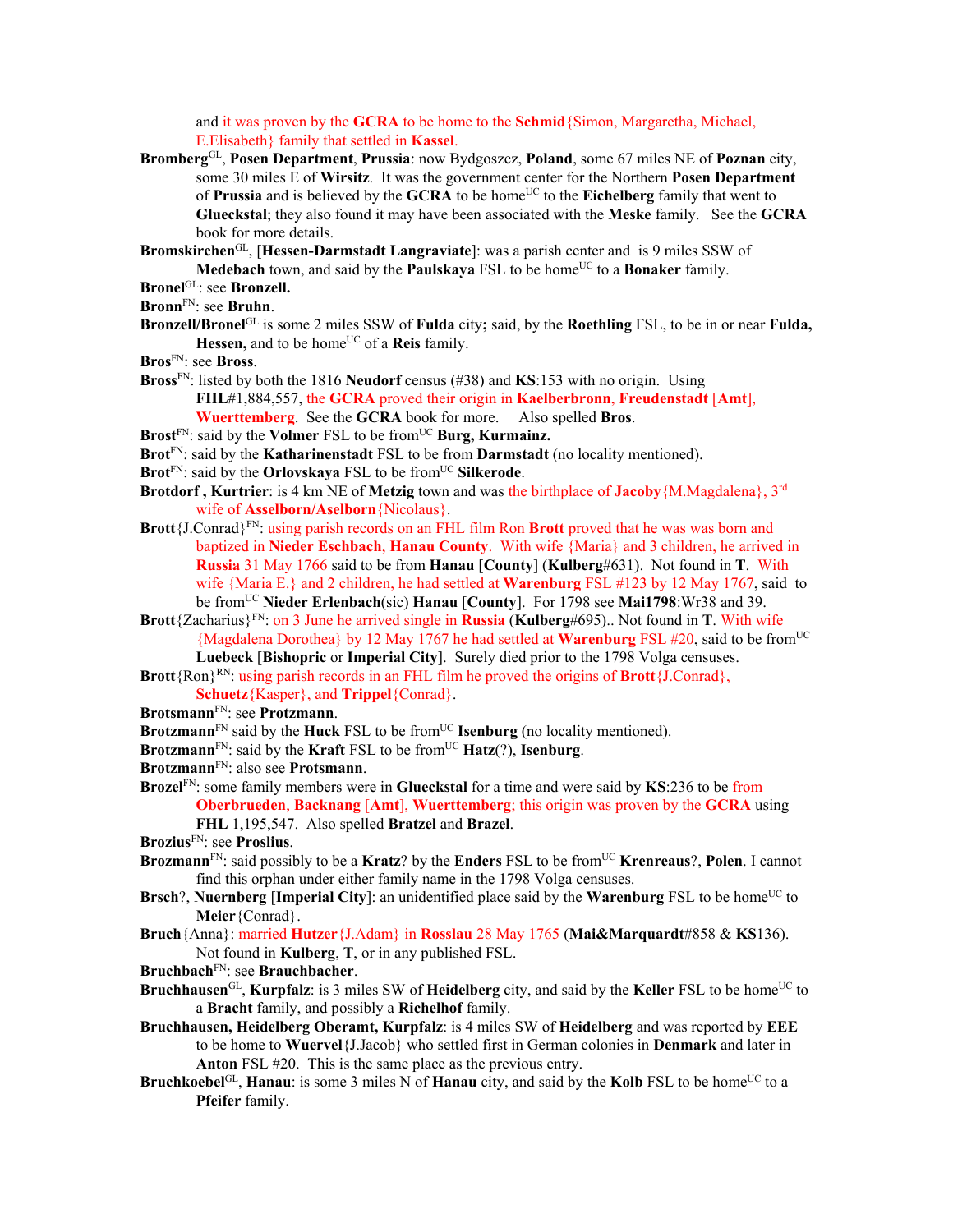**Bruchmann**{Elisabeth}: was living in **Luzern** in 1798 with no earlier colony indicated (**Mai1798**:Lz18) and she has not been found in any printed FSL; so she may well represent a **Luzern** first settler family. In 1798 she is living as the likely 2nd wife of **Auman**{Kaspar}.

**Bruchmann**: also see **Bruckmann** and **Brueckmann**.

- **Bruchsal**GL, [**Baden**-**Durlach Margraviate**]: is some 12 miles NE of **Karlsruhe** city. Said by KS125 and gb17 to be homeUC to **Deprad**/**Deprat**{Dominikus} who settled in **Goebel**. Also see **Muenzesheim, Baden**.
- **Bruchsal Amt**GL, **Baden**[-**Durlach Margraviate**]: is some 12 miles NE of **Karlsruhe** city, and was an administrative center.
- **Bruchsal**<sup>GL</sup>, **Bavaria**(sic?): the only place of this name that I can find is the previous entry
- **Bruchsal**GL: also see **Brushal**.
- **Bruck**<sup>GL</sup>, **Erlangen**: was about 1 mile S of **Erlangen** city, and said by the **Lauwe** FSL to be home<sup>UC</sup> to Lampel family. Said by a Woehrd ML to be home<sup>UC</sup> to both Lampel and his Voitling bride (**Mai&Marquardt**#790).
- **Bruckmann**?<sup>FN</sup>: said by the **Boregard** FSL to be from<sup>UC</sup> Schelm?, **Brandenburg** with **Neuhaus**? stepsons living in the household. I could not find the Bruckmann family in the 1798 Volga censuses.
- **Bruckner**{M.Barb.}: Catholic daughter of deceased {Pancraz} from<sup>UC</sup> **Burgundstadt** married **Schweickhard**{Jakob}in **Woehrd** 7 May 1766 (**Mai&Marquardt**#798 & **KS**157). Not found in

**Kulberg**, **T**, any published FSL, or in **Mai1798**.

**Bruech**FN: see **Bruek**.

- **Bruecher**FN {Johannes, Jacob}: said by the **Frank** FSL (fk93a) to be from **Rimhorn**, **Erbach** [**County**] [actually it was in the **Breuberg Condominium**]. **Gieg1** proved that {Jacob}'s father {Johannes} was born 26 Feb 1710 in **Rimhorn**. **T**7152-7153 reports that both parents died on the journey from **Oranienbaum** and **Saratov**.
- **Bruechler**FN: listed by the 1816 **Glueckstal** census (**KS**:675, 237) with no origin. Using **FHL**(488,283), the **GCRA** proved origin in **Elmstein**, **Landau** [**Amt**], **Pflaz** and they have reason to believe that the family was in **Gellendorf**, **Kreis Trebnitz**, **Trachenberg Oberamt** near **Breslau**, **Posen Department**, **South Prussia**. See the **GCRA** book for more details.

**Bruechner**FN: see **Bichner**.

- **Bruecken**?<sup>GL</sup>: an unidentified place said by the **Paulskaya** FSL to be home<sup>UC</sup> to a **Bergmann** family, and posibly to a **Heinrich** family. Kuhlberg said this was in **Dessau**. There were at least 4 Bruecken in the Germanies but none on **Anhalt-Dessau Principality** soil. The closest was 51 miles SW of **Dessau** city, in either **Schwarzburg-Rudolstadt County** or **Kursachsen**.
- **Brueckenau**GL, [**Fulda Bishopric**]: now called **Bad Brueckenau** and is some 17 miles SSE of Fulda city. Said by the **Koehler** FSL to be home<sup>UC</sup> to an **Imherr** family.
- **Brueckenau<sup>GL</sup>**, **Fulda** [Bishopric]: said by the **Koehler** FSL to be home<sup>UC</sup> to a **Macht** family, and possibly to a **Wisgemann** family. See previous entry.
- **Brueckenheim**, **Galicia**: an unidentified place the **GCRA** found associated with a **Schmidt** family in 1807.
- **Brueckmann**: filed among the **Bruegemann**.
- **Brueckner**{Eva}: married **Brandt**{Conrad} on18 April 1766 in **Buedingen** (**Mai&Marquardt**#555& **KS**123). They arrived in **Russia** 8 Aug. 1766, he said to be from<sup>UC</sup> Hessen (Kulberg3245). Later in 1766 they took transport from **Oranienbaum** to the **Volga**, but she, called {Elisabeth}, was recorded as dying enroute (**T**1871-1872). But by July 1767 this couple had settled in **Huck** FSL #44 which said he was from<sup>UC</sup> **Isenburg** (no locality mentioned).
- **Bruedersohn**<sup>FN</sup>: said by the **Rosenheim** FSL to be from<sup>UC</sup> Luebeck. I could not locate them or any descendants in **Mai1798**.
- **Bruedersohn**<sup>FN</sup>: the wife was said by the **Rosenheim** FSL to be from<sup>UC</sup> **Stralsund**, **Schweden**. **Bruegemann**<sup>FN</sup>: many spellings as in the following:
- **Brickmann**FN{Georg Detlef}: said by the **Holstein** FSL #22 to be fromUC **Iven**(?), **Pommern** (?). For 1798 see **Mai1798**:Ho26.
- **Brueckmann/Brickmann**FN{Reinhardt}: said by the **Koehler** FSL #74 to be fromUC **Freiburg**. The surname was spelled **Brickmann** in 1798 (**Mai1798**:Kl77 & 81).
- **Brickmann**{David}: was age 65 in 1798 **Merkel** (**Mai1798**:Mr03). Could this possibly be the same man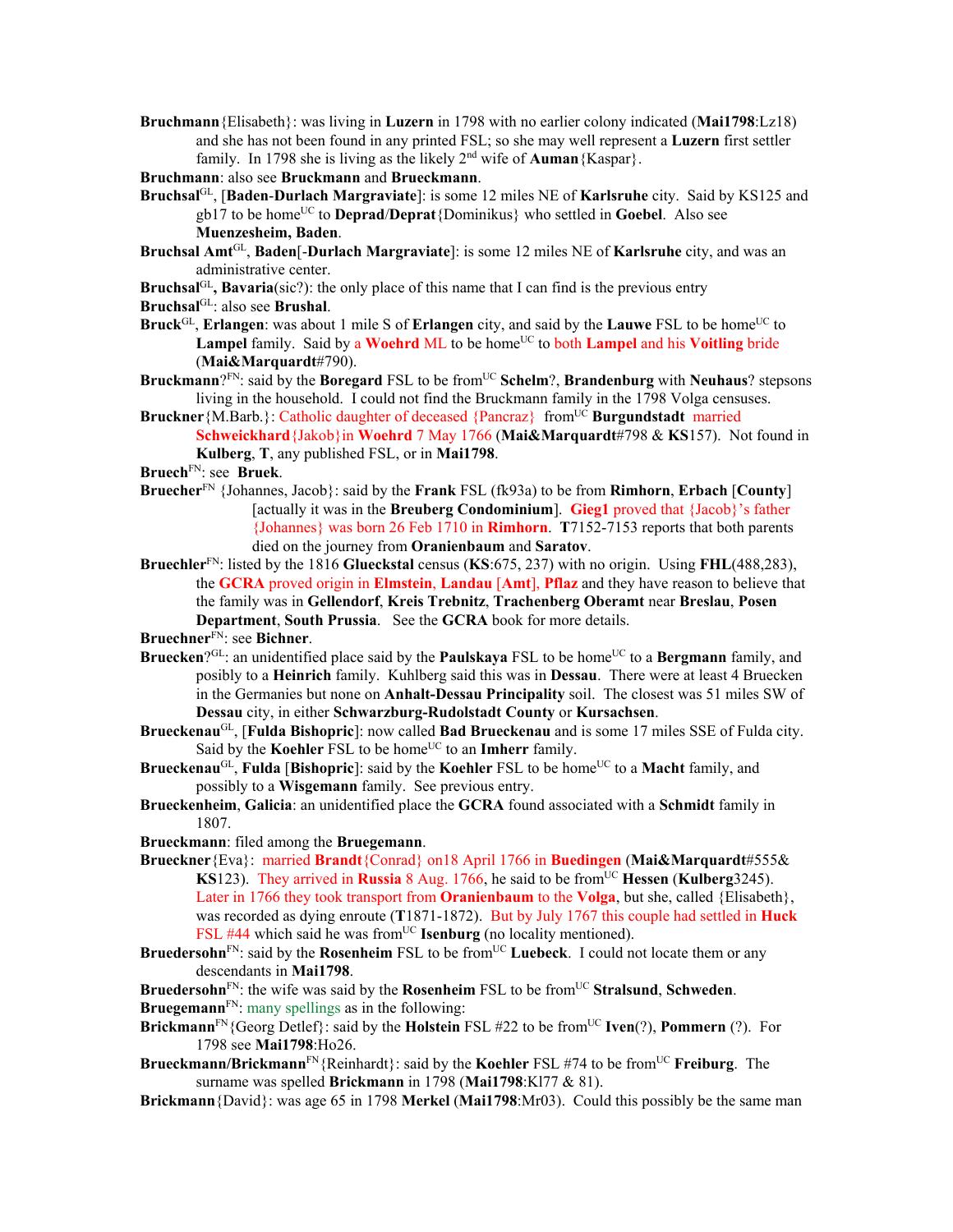as in the next entry??

- **Brigmann/Brickmann**FN{Hermann}: said by the **Merkel** FSL #7 to be fromUC **Alteno/Altenau**(?). Later spelled **Brickmann** and **Bruechmann**. For 1798 see Mai1798:Mr01, 03, &
- **Brickmann**<sup>FN</sup>{Elisabeth}: said by the 1798 **Schaefer** census #19 to be the maiden name of 61year old frau **Beyer**{Wilhelm} (**Mai1798**:Sf19).
- **Brickmann/Brenckmann/Briltimann**FN{Hanss Balthasar}: he was said by the **Shcherbakovka** FSL (#41) to be **Briltimann** fromUC **Kleingartach**, [**Wuerttemberg Duchy**]. Using **LDS Film** #1184796 **Brent Mai** proved that this man **Brenckmann**{Hanss Balthasar} was born in **Kleingartach** in 1720 and married **Oppenlaender**{Rosina Barbara} there in 1760. Otto Clausen's book Chronik … indicates that the family moved to **Denmark** (now **Schleswig**-**Holstein**) where their two daughters were baptized in 1762 and 1764; later that year they settled in the Bunter Hof farmstead in the colony of **Friedrichsanbau**, which they "deserted" in May 1765. For more detail see **EEE** pp.362-363. In 1766 they arrived and are recorded in the **Shcherbakova** FSL (#41) as a **Briltimann** famly. Spelled **Brickmann** in 1798 (**Mai1798**:Sv28 and 51). For more information go to http://cvgs.cuportland.edu/origins/b/brickman\_shcherbakovka.cfm.
- **Brickman**{Elisabeth}: in 1798 she was 46 and was with her third husband: #1 was **Metzler**{J.Georg} deceased, #2 = **Langemacher** deceased, #3= **Maier**{Simon} head of household #17 in **Stahl-am-Tarlyk** in 1798.
- **Brickmann/ Brueckmann**{Nicolaus/Claus/Clas}: husband of **Stupelfeldt**{A.Margaretha} and father of{Catharina Margaretha} who was baptized in **Luebeck** on 23 April 1766 (**Mai&Marquardt**#1348). Not found in **Kulberg**. Later that year they took transport from **Oranienbaum** to the **Volga** (**T**3259-3265). In Sept. 1767 they arrived at **Stahl-amTarlyk** FSL #34 which said he was fromUC **Neu-Muenster, Holstein**. For 1798 see **Mai1798**:St17 & St56.
- **Brigmann**{Eren}: **KS**:82 and 123 say this party of 6 from<sup>UC</sup> **Bitil**(spelling?) in 1764 was sent on to the **Saratov** area as part of the group of colonists transported under the command of Captain Paykul and Cornet Rehbinder. I have not found them in any published FSL.
- **Brocks**{Margaretha Dorothea}: married **Roleder**{J.Gottlieb} in **Luebeck** May 1766 (**Mai&Marquardt**#159 & **KS**151). Not found in any later source.
- **Bruch**{Anna}: married **Hutzer**{J.Adam} in **Rosslau** 28 May 1765 (**Mai&Marquardt**#858 & **KS**136).
- **Bruckner**{M.Barb.}: daughter of the deceased{Pancraz} from<sup>UC</sup> **Burgundstadt**, married in **Woehrd** 7 May 1766 **Schweickhard**{Jakob} fromUC **Niederstotzingen** near **Giengen** (**Mai&Marquardt**#798).
- **Brueckmann/Brickmann**{Catharina Margaretha}: daughter of {Clas} and his wife **Stupelfeldt**{A.Margaretha} was baptized in **Luebeck** on 23 April 1766 (**Mai&Marquardt**#1348).
- **Bruehl**<sup>FN</sup>: said by the **Pfeiffer** FSL to be from<sup>UC</sup> **Freiburg**. Later may have been spelled **Bruhl**.
- **Bruehl**, **Kurpfalz**: is a town 12 km NE of the **Speyer** city. There is evidence in the **Schuck** FSL that in 1765/66 the **Speyer Bishopric** issued a passport to Russia for to be home<sup>UC</sup> to a **Wuertz** family fromUC Bruehl. They are listed in the FSL as being from **Speyer**, **Bruehl**. From 1405-1709 Bruehl had been part of a **Condomium** jointly run by **Kurpfalz** and the **Speyer Bishopric**. In 1709 the Bishop signed a treaty turning the area entirely over to **Kurpfalz**. However, in this case it seems that he issued a passport for Russia for a member family of his church even though, by treaty, he had no legal right to do so.
- **Bruehl**GL, **Mannheim** [**Amt**], **Baden** [**Margraviate**]: mistakenly said by both the 1858 **Neudorf** census  $(\text{\#235})$  and KS:477 to have been home<sup>UC</sup> to the **Weber**{Heinrich} family. This is the same place as the previous entry, except 50-90 years later.
- **Bruehl**GL: also see **Bril**.
- **Bruek/Bruech/Brick**FN{Johannes}: fromUC **Koenigsberg, Darmstadt**, [**Landgraviate**] he married **Rauh** {Catharina E.} fromUC **Altenkirchen,** (state illegible) in **Friedberg** 7 April 1766 (**Mai&Marquardt**#304). Not found in **KS**, **Kulberg**, or **T**. By 12 July 1767 they, with an infant daughter and a **Kous**(?) orphaned brother-in-law {Ludwig} age 19, had settled in **Laub** FSL #28 which said {Johannes} was from<sup>UC</sup> Koenigsberg, [Hessen-]Darmstadt [Landgraviate]. In 1798 the surname was spelled **Brick** (**Mai1798**:Lb2,53).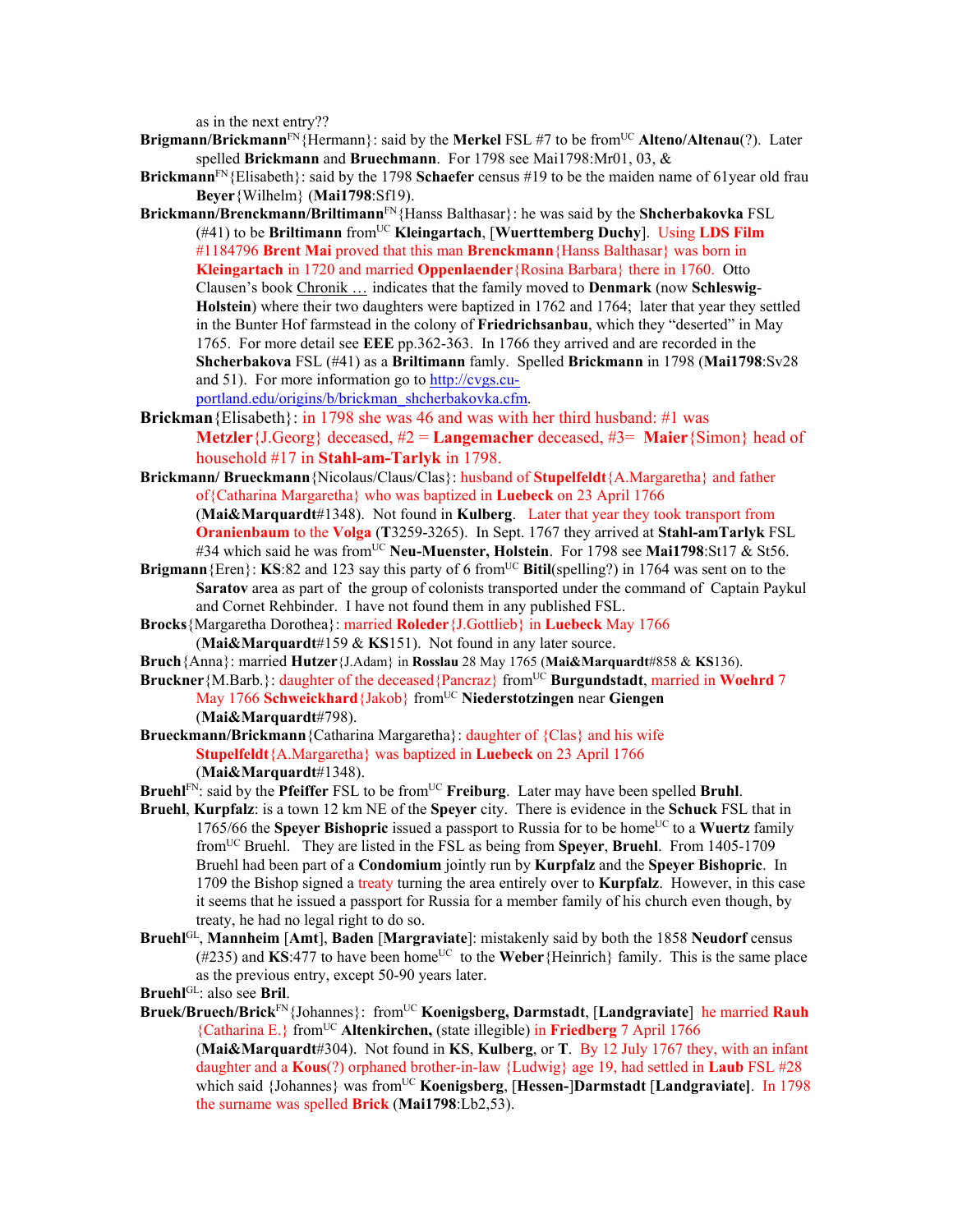**Bruen**FN: see **von Bruen**.

- **Bruen**<sup>GL</sup>: said by the **Schwed** FSL to be home<sup>UC</sup> to a **Meitner** family. This probably was the Bruen that was in **Westphalia Duchy** 17 km NW of **Siegen** city.
- **Bruening**{Christoph}: **KS**123 says he left **Huettengesaess** near **Hanau** for Russia. I could not find him in any published FSL.
- **Bruenn**FN: see **Brunn**.
- **Bruenn**<sup>GL</sup>: an unidentifed place that was said by the **Caesarsfeld** FSL to be home<sup>UC</sup> to a **Kuehn** family. There were at least three Bruenns: two in Bavaria and one in Thueringen.
- **Bruessel**<sup>GL</sup>: surely Brussels, Belg. and said by the **Mariental** FSL to be home<sup>UC</sup> to a **Becker** family.
- **Brug**FN: said by the 1798 census to be the maiden name of frau **Takse**? of **Rosenheim** (**Mai1798**:Fs6), which source mistakenly said she came from **Schaefer**.
- **Bruhl**FN: Herr **Bruhl** was said by the **Koehler** FSL to be from<sup>UC</sup> **Danzig**, and his frau's maiden name was given as **Kujak** (no origin given). The family name was spelled both **Prol** (**Mai1798**:Mv1331) and **Brohl** (Kl13) in 1798.
- **Bruhl**FN: also see **Bruehl** and **Brull**.
- **Bruhn/Bronn**FN{Philipp}: this **Bronn** man fromUC **Kellenbach**, **Baaden**[??] in **Buedingen** 19 June 1766 married **Heinrich** {Rosine} from<sup>UC</sup> **Ruschberg**, **Zweybruecken** (Mai&Marquardt#702). **KS**123 said that **Kellenbach** was near **Kirn** and that **Ruschberg** was near **Birkenfeld**. They arrived in Russia 29 Aug. 1766, he said to be from<sup>UC</sup> **Pfalz** (Kulberg5119). Not found in **T**. By Aug. 1767 they had settled in **Norka** FSL #104 which said he was from<sup>UC</sup> **Kurpfalz** (no locality mentioned). For 1793, 1796 and 1798 see **Mai1798**:Mv1983, 2013, Nr127, Kt51, and 52. Frau Bruhn's maiden name was given as **Heinrich** in 1798 (Nr127).
- **Bruhn**FN: also see **Brum(m)** and **Bruu**.
- **Brull**{J.Adam}<sup>FN</sup>: said by the **Ober-Monjou** FSL to be from<sup>UC</sup> **Kammerforst**. For 1798 possibly see **Mai1798**:Om52?, 57?, 61?.
- **Brull**{Johannes}<sup>FN</sup>: said by the **Ober-Monjou** FSL to be from<sup>UC</sup> **Kammerforst**. For 1798 possibly see **Mai1798**:Sn43, Om12, 22, and possibly Om52?, 57?, 61?.
- **Brull**{Maria}FN: said by the 1798 census to be the maiden name of frau **Boese** of **Ober-Monjou**, now frau Holm (**Mai1798**:Sf33).
- **Brull** FN: also see **Bruhl**.
- **Brum(m)/Bruhn/Brun(n)**{J.Andreas}: Danish records say this Lutheran was from <sup>UC</sup> Schwetzingen, **Oberamt Heidelberg, Kurpfalz** arriving at **Fridericia, Juetland Royal Province** in May 1760; he, his wife and child lived in Colony J8 "Friderichshaab", Amt Coldinghuus until they left for **Russia** about 1763 (**EEE** p.364, for more detail see that). They were recorded in the **Schilling** 1775 census #19.
- **Brumbien**?<sup>FN</sup>: said (no locality mentioned) by the **Neidermonjou** FSL to be from<sup>UC</sup> **Metten**?. I could not find this woman in the 1798 censuses.

**Brumgard**FN: see **Brungardt**.

- **Brummer** FN: see **Brenner**.
- **Brun**FN: see **Bruu**.
- **Brun(n)**FN: see **Brum(m)**.
- **Brun**GL: an unidentified place said by **KS**124 to be home to Classen{J.Jost} and to be near **Wetzlar**.
- Brunckhorst<sup>FN</sup>: said by the Stahl-am-Tarlyk FSL to be from<sup>UC</sup> Wilhelmsburg, Hamburg [Imperial **City**]. In 1798 his wife's maiden name was given as **Wittmann** (**Mai1798**:St3).
- **Brundorf**GL: Said by the **Boaro** FSL to be home<sup>UC</sup> to a **Jaeger** family and possibly a **Wegener/Wagner** family. This might be the Brundorf, now in **Lower Saxony**, some 12 miles NW of **Bremen** city center.
- **Bruneau**<sup>FN</sup>: said by the **Franzosen** FSL to be from<sup>UC</sup> **Batave**?, **Estines**?. The 1834 census said members of this **Brineau** family had gone to **Seelmann**, **Preuss**, and **Kamenka**. For 1798 see Mai1798:Fz32.
- **Bruner/Brunner**<sup>FN</sup>{A.Margaretha}: said by the **Belowescher Kolonien** FSL to be from<sup>UC</sup> **Darmstadt** (no locality mentioned). The **Buedingen** ML said she was from<sup>UC</sup> Wallbach, Erbach [County] and married on 28 April 1766 **Haag**{Nicolaus}.
- **Bruner/Brunner**{Johann}: married **Mattiss**{M.Margaretha} in **Rosslau** on 28 May 1765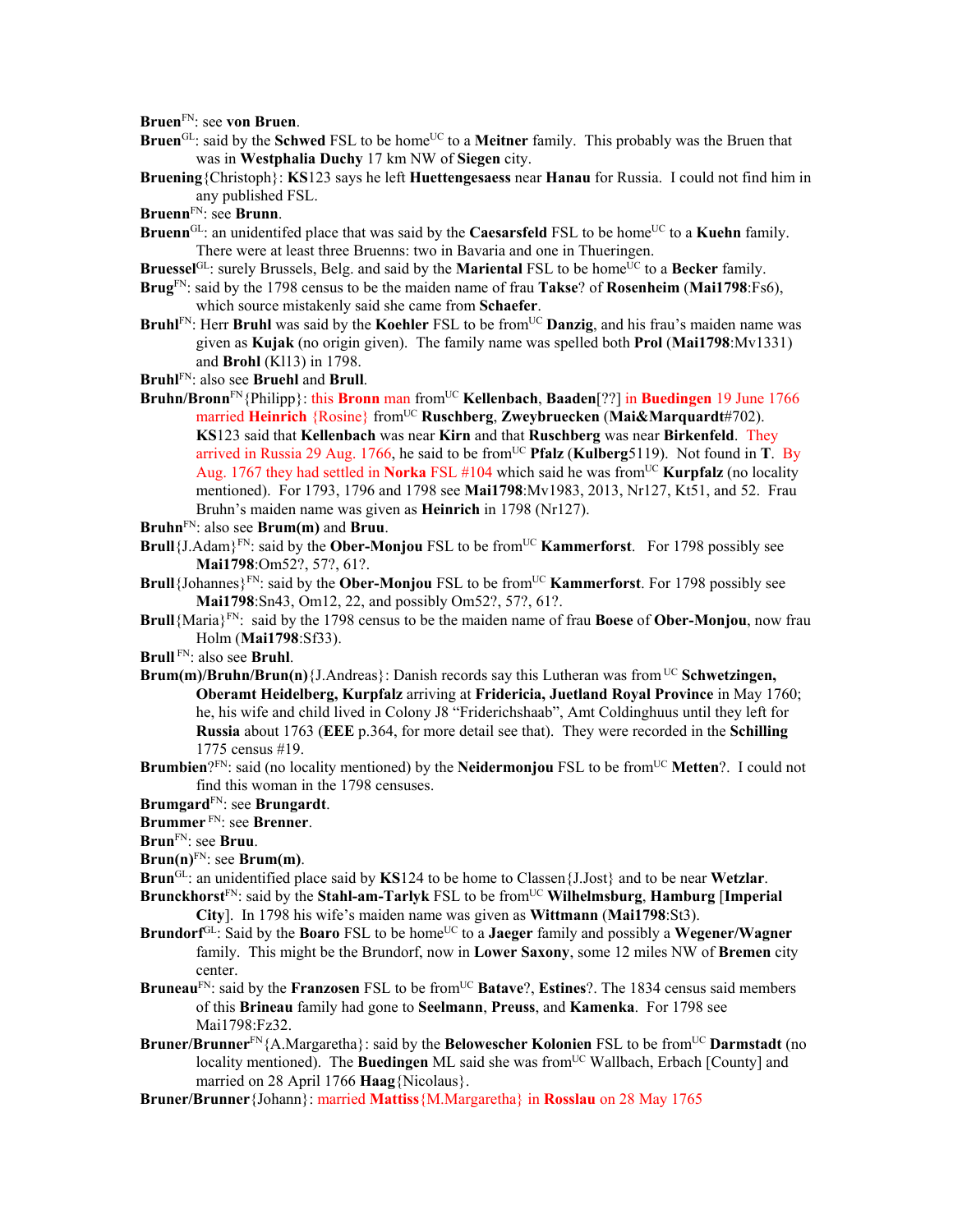(**Mai&Marquardt**#856, **KS**123. Not found in **Kulberg**, **T**, any published FSL or in **Mai1798**. **Bruner**FN: also see **Brunner**.

**Brungard**FN: said by the **Seewald** FSL to be fromUC **Stambach, Zweibruechen**.

**Brungardt**FN: see **Brunhardt**.

- **Brungardt**RN{Darrell}: has generously shared confirmation information on both the **Artzer** and the **Dreiss**  families. He is also researching many other Catholic families especially those originating in the **Palatinate**.
- **Brungard**{M.Margaretha}: she married **Artzer/Arzer**{Philipp Anton} 27 October 1761 in **Wiesbach** after which several of their children were born in **Contwig**. She died prior to the **Seewald** FSL (#33). For more detail go to http://cvgs.cu-portland.edu/origins/a/artzer\_sewald.cfm.
- **Brungardt/Brungart/Brumgard**FN{Franz Peter}: married **Mueller**{A.Maria} in **Rosslau** on 28 May 1765 (**Mai&Marquardt**#851). **KS**123 has his surname as **Brungart** and hers as

**Wulff**{M.Margaretha}! They (wife=Susanna) arrived in **Russia** on 8 Aug 1766, he said to be fromUC **Zweibruecken** (**Kulberg**3338). Not found in **T**. Said by the **Rohleder** FSL #8 to be fromUC [**Pfalz**-]**Zweibruechen** [**Duchy**] with a wife {A.Maria} fromUC [**Kur**-]**Trier** (no locality mentioned in either case). For 1798 see (**Mai1798**:Hr8, 13). Also spelled **Brumgard** in 1798 (**Mai1798**:Rl07).

- **Brunhardt**<sup>FN</sup>: said by the Grimm FSL to be from<sup>UC</sup> Friedberg (no locality mentioned). Later spelled **Brungardt**.
- **Brunkwist**<sup>FN</sup>: said by the **Jost** FSL to be from<sup>UC</sup> **Stockholm**, **Schweden**. I could not find this family in the 1798 Volga censuses.
- **Brunn/Bruenn**{M. Elisabeth}: married **Geilling**{J.Michael} in **Luebeck** 16 June 1766 (**Mai&Marquardt**#91). **KS**129 said the year was 1765. I did not find them in any published FSL or in **Mai1798**.
- **Brunner**<sup>FN</sup>: said by the **Messer** FSL to be from<sup>UC</sup> **Odenwald**? (no locality mentioned). In 1798 the family name was spelled **Bruner** (**Mai1798**:Mv1731).
- **Brunner**FN: also see **Bruner**.
- **Brunner**FN{A.Margaretha}: fromUC **Wallbach** she married **Haag** {Nicolaus} in Buedingen on 28 April 1766 (**Mai&Marquardt**#599). By 1767 this couple was in the **Belowescher Kolonien**.

**Brunner**<sup>FN</sup>{Maria Magd.}: Catholic daughter of deceased {Aug.} from<sup>UC</sup> Deterskirchen, Upper **Palatinate**, 2 June 1766 in **Worhrd** married **Keller**{Martin}(**Mai&Marquardt**#821). Not found in **Kulberg**, or **T**. By July 1767 this couple had settled in in **Krasnoyar** FSL #48.

- **Brunner**<sup>FN</sup>: said by the **Moor** FSL to be from<sup>UC</sup> **Hanau** (no locality mentioned).
- **Brunner/Brenner**FN{Georg}: the Danish records said this man was fromUC **Mentzingen**(?), **Freiherr von Menzinger, Ritterlicher Kanton Kraichgau, Schwäbishcher Ritterkreis** and with wife and 2 children arrived at **Flensburg, Schleswig Royal Duchy** in June 1762; in 1763 {George} married again, this time to the **Reimer** widow {Johanna Sophia}; they lived at #10 "Ostenfeldts Hof" in Colony F10 "Fridrichsholm", Amt **Flensburg** which they left in April 1765 (**EEE** p.354-365, for more detail see that). By the time of the **Reinwald** FSL # {George} had died, his widow had remarried to a Herr **Berger** (whose given name is illegible in the record) with George's daughter **Brunner**{Dorothea} listed as a step-daughter in the **Berger** household ( #17 and 17b). For 1798 see **Mai1798**:Rw39.
- **Brunner**<sup>FN</sup>: said by the **Rohleder** FSL to be from<sup>UC</sup> **Muenchen**, [**Kurbayern**]. I could not find this family in the 1798 Volga censuses.
- **Brunner**<sup>FN</sup>: frau **Brunner** was said by the **Rohleder** FSL to be from<sup>UC</sup> **Mannheim**, [**Kur-**]Pfalz.

**Brunner**FN: see also **Grunner**.

- **Brunstadt**?, **Muelhausen**: this may have been on Muelhausen Imperial City Lands, or it may have been the modern Brunnstatt, just south of Mulhouse, France. It was by the **Stahl-am-Tarlyk** FSL to be home<sup>UC</sup> to the **Winzenhausen** family.
- **Bruns**<sup>FN</sup>: said by the **Merkel** FSL to be from<sup>UC</sup> Vliograd(?), **Hamburg.** Later spelled **Brunz**.

**Brunswick**<sup>GS</sup>: see **Braunschweig.** 

- **Brunz**FN**:** see **Bruns.**
- **Bruschied,** is 24.4 miles NW of **Trier** and is said by the **Seewald** FSL to be home<sup>UC</sup> to an **Altmeier** family.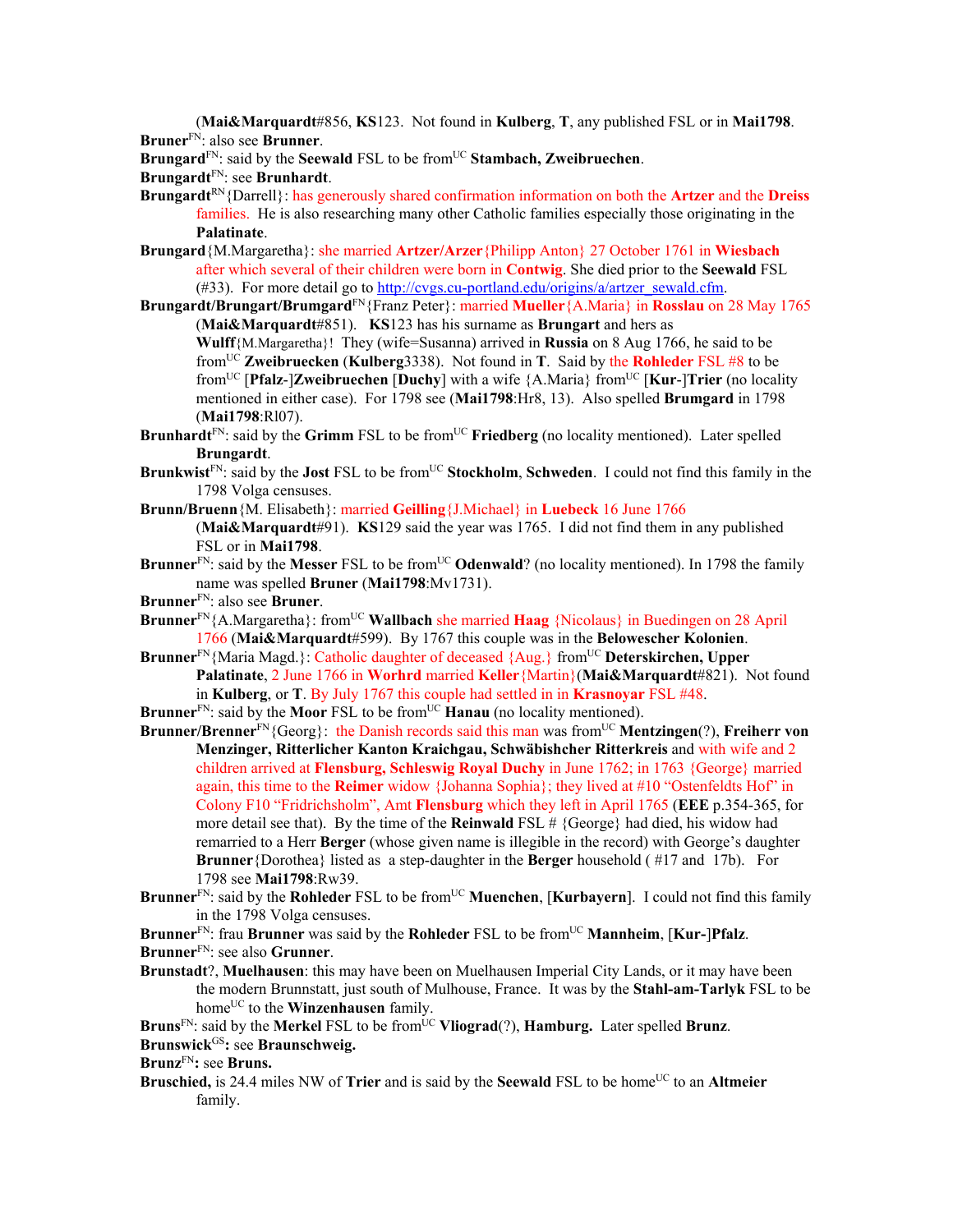- **Bruschner**[Sus.Christina&Elisabeth}: said by Recruiter Beauregard's list to have been orphans in the **Wens**?{Franz} household (**Lk**109b). Not found in any FSL and I could not find them or any likely descendant associated with any **Volga** colony.
- **Brushal**GL: see **Bruchsal**.
- **Brushsal**: said by the **Herzog** FSL to be home to a **Frank** family. This surely is **Bruchsal**.
- **Bruu**FN: see **Bruhn**.
- **Brygidyn**GL: see **Brigidau**, **Galicia**.
- **Bsern**GL: see **Braun**.
- **Bubekin**?<sup>FN</sup>: said by the **Neidermonjou** FSL to be from<sup>UC</sup> **Zittau**?. I could not find this man in the 1798 censuses.
- **Bubenhausen**: see **Bobenhausen**.
- **Bubenheim**?<sup>GL</sup>, **Kurpfalz**: said by the **Laub** FSL to be home<sup>UC</sup> to **Heller** and **Schneider** families. This might be 10 miles SW of **Mainz** city, or 11 miles W of **Worms** city.
- **Buber**{A.Elisabeth}: married **Mueller**{Michael} in **Rosslau** on 17 August 1766 (**Mai&Marquardt**#1044, **KS**123, 146). I could not find this couple in **Kulberg**, **T** or in any published FSL.
- **Buberg**?GL, **Elsass**: an unidentified place said by the **Brabander** FSL to be homeUC to a **Franz** family. **Buch/Bach**FN{A.Margaretha}: married **Holler**{Gottfried} 10 Oct. 1765 in **Luebeck**
	- (**Mai&Marquardt**#27, & **KS**135). Not found in **Kulberg** or in **T**. By Aug. 1766 this couple had settled in **Katharinenstadt** #79 which said she was a Bach{A.Maria} fromUC **Riche**, **Eisenach**.
- **Buch**FN: also see **Bebech** and **Busch**.
- **Buch**<sup>GL</sup>: said by the **Susannental** FSL to be home<sup>UC</sup> to a **Nenner**? family. There about 60 Buchs in the German-speaking lands.
- **Buch, Schwaben:** said by the **Seelmann** FSL to be home<sup>UC</sup> to a **Gretschmann** family. **Schwaben** often is used in the FSLs to indicate **Hapsburgian** lands. At least one of the 60-odd Buchs in the German-speaking lands; was in **Hapsburgian** lands, 12 km SSW of **Ravensburg** city.
- **Buchen**: in 1739-64 in **Kurmainz** some 63 km ENE of **Mannheim** city and some 16 km SE of **Amorbach**, and proven by Corrina **Hirt** to be the baptismal place of **Damm**{Conradii} who settled in **Volmer**.
- **Buchenau**GL**, Darmstadt**: is some 21 miles ENE of **Alsfeld, Hessen**, and said by the **Katharinenstadt** FSL to be home<sup>UC</sup> to **Koch** families.
- **Buchen(n)roth/Buchrodt** {Peter}: Danish records say this Lutheran from<sup>UC</sup> Heidelsheim, Bretten Amt, **Kurpfalz** arrived in May 1760 in **Fridericia, Juetland Royal Province** with wife and 3 children; they lived in Colony J9 "Molkenberg", Amt Coldinghuus and were last registered in **Denmark** in Dec. 1764. They arrived at **Kronstadt** near St. **Petersburg** in May 1766 and signed a contract for settling in **Hirschenhof** Colony, **Latvia** in August **(EEE** p. 365, for more detail see that). Kulberg<sub>229</sub> said {Peter} was from<sup>UC</sup> [Kur-]Pfalz and went with wife and 5 children to **Livonia**.
- **Buchenrod**<sup>GL</sup>: said by the **Paulskaya** FSL to be home<sup>UC</sup> to a **Misler** family. Kuhlberg said this was in **Darmstadt**. There were at least two Buchenrod in the Germanies, neither in **Hessen-Darmstadt**. The closest was in **Fulda Bishopric**, 10 miles SW of **Fulda** city. Perhaps since **Misler** was Lutheran, he managed to get travel papers through nearby Protestant **Hessen-Darmstadt**??
- **Buchenroth**: see **Buchrodt.**
- **Buches**GL: see **Bueches**.
- **Buchfeld**?, [**Bamberg Bishoric**]: is 23 km SW of Bamberg city and was said by the Recruiter Beauregard's list to have been home<sup>UC</sup> to the **Amon** {Caspar} family; Kuhlberg said this was in **Bamberg** (**Mai1798**:Lk49).

**Buchhammer**FN{J.Konrad}: said by **KS**123 abnd the **Mueller** FSL #7 to be fromUC **Rainrod, Darmstadt**.

- **Buchholtz**FN: said by the **Leitsinger** 1798 census to be the maiden name of frau **Herrenstahler** (**Mai1798**:Sn30).
- **Buchholz**<sup>FN</sup>: said by the **Graf** FSL to be from<sup>UC</sup> **Luxembourg** (no locality mentioned).
- **Buchhorn, Lothringen**: an unidentified place said by the **Hoelzel** FSL to be home<sup>UC</sup> to a **Schmidt**{Theodor} family. Likely W of **Saargemuend**.
- **Buchmeier**<sup>FN</sup>: said (no locality mentioned) by the **Rosenheim** FSL to be from<sup>UC</sup> **Kiel**, **Holstein**[-**Gottorp Duchy**]. I could not identify them or any descendants in **Mai1798**.
- **Buchmiller/Buchmueller**<sup>FN</sup>: said by the **Belowescher Kolonien** FSL to be from<sup>UC</sup> the **Pfalz** (no locality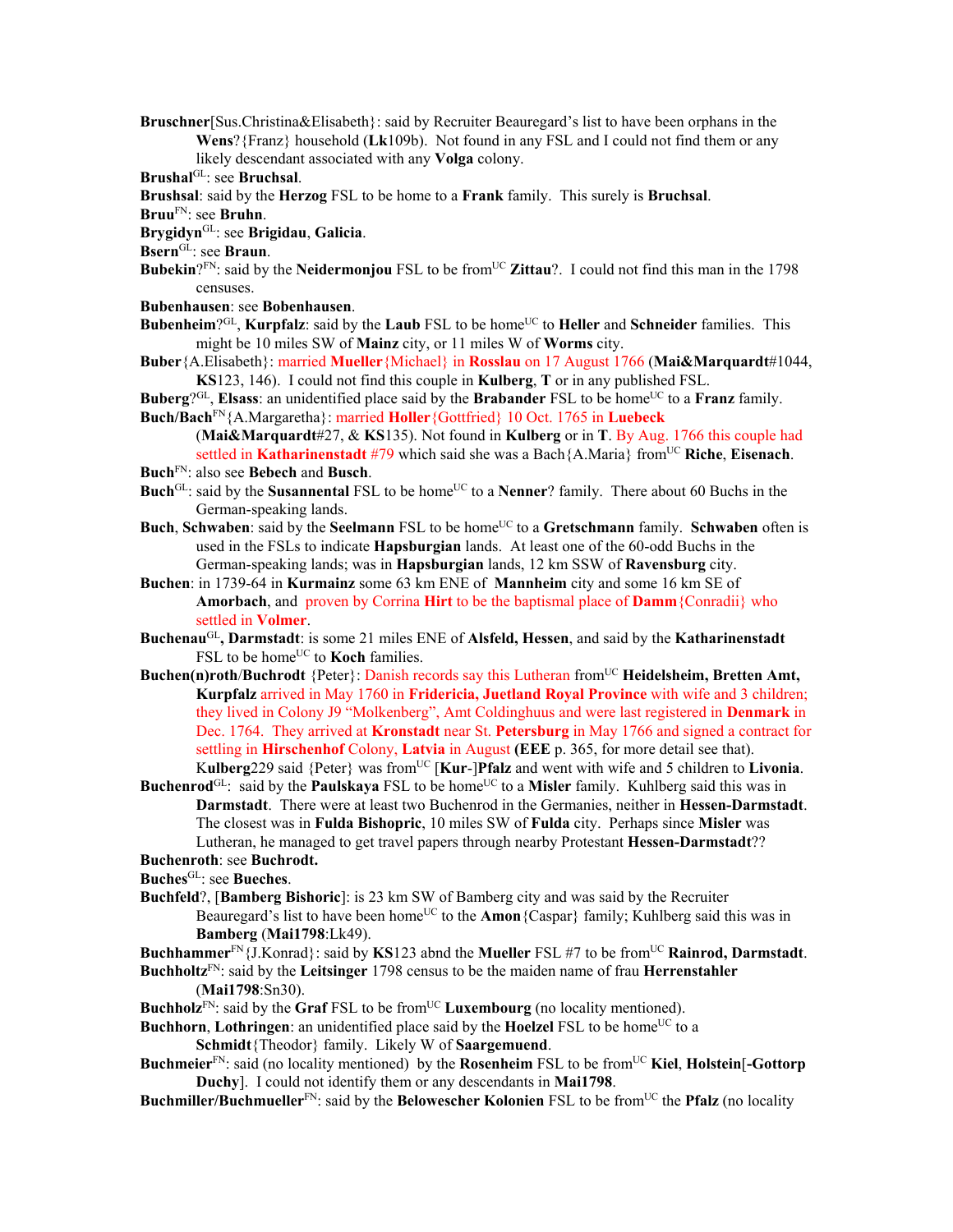mentioned).

**Buchmueller**FN: see **Buchmiller**.

- **Buchner**<sup>FN</sup>{Philipp}: said by the Stumpp version of the **Balzer** FSL (**KS**:77) to be from<sup>UC</sup> **Isenburg**, while **KS**:123 says **Buchner** was fromUC **Offenbach**GL, **Dillkreis** (in **Nassau-Dillenburg Principality**, 6 miles SE of **Dillenburg** town), and that he may have gone to **Dehler**. This man is not in the Pleve version of the **Balzer** FSL
- **Buchner**<sup>FN</sup>{Josef}: said by the **Dehler** FSL to be from<sup>UC</sup> **Camberg**, [Kur-]Trier. Spelled Buechner in 1798 when his wife's maiden name was given as **Langebach**?. (**Mai1798**:Dl11, 20).

**Buchner**FN: this family name was found recorded in **Kirburg** marriage records 1762-1767; see **Flegel** trip. **Buchner** FN: also see **Buechner**.

- **Buchrad**{Agnes}: god parent at the baptism of **Schilling**{Agnes Catharina Margaretha}daughter of **Schilling**{Augustins} in **Luebeck** 6 April 1766 (**Mai&Marquardt**#1285). Not found in **Kulberg**, **T** or in any published FSL.
- **Buchrad** {Peter}: god father at the baptism of **Schilling** {Agnes Catharina Margaretha}daughter of **Schilling**{Augustins} in **Luebeck** 6 April 1766 (**Mai&Marquardt**#1285). Not found in **Kulberg**, **T** or in any published FSL.
- **Buchrodt** FN: see **Buchenroth**.
- **Buchs**FN{Catharina Dorothea}: married **Kaan**{Friedrich} in **Luebeck** 16 June 1766 (**Mai&Marquardt**#88).
- **Buchsbaum/Buksbaum/Buxbaum**FN{Johannes}: fromUC **Spachbruecken** he married in **Buedingen** 25 April 1766 **Meyer**{M.Elisabetha} (**Mai&Marquardt**#585). On 31 July 1766 they arrived in Russia, he said to be fromUC **Darmstadt** (**Kulberg**2853). Not found in **T**. By 7 July 1767 they had settled in Holstein FSL #38, which said he was from<sup>UC</sup> Spachbruecken, Darmstadt. Later spelled **Buxbaum**. For more information go to http://cvgs.cuportland.edu/origins/b/buxbaum\_holstein.cfm.
- **Buxbaum**{A.Elisabeth}: wife of **Fischer**{Franz} and mother of **Fischer**{Tobias Gerhard} baptized 20 April 1766 in **Luebeck** {**Mai&Marquardt**#1286). Arrived in **Russia** on 15 June 1766 (**Kulberg**763). Not listed in **T**. By May 1767 they had settled in **Warenburg** FSL #25.
- **Buchsberger/Bockbarger/Rockbarger/Rockbaerger**FN{J.Adam}: married **Roszbach**{M.Catharina] in **Luebeck** 8 July 1765 (no origin given for either person); other sources give the name as **Rockbarger** and **Rockbaerger** (**Mai&Marquardt**#15). Not found in **Kulberg** or **T**. By May 1767 they had settled in **Kratzke** FSL #37 said to be fromUC **Hueffelsheim**/**Gifelsheim**(?), **Kurpfalz**.
- **Buckenberger** FN: a family that was in **Kassel** 1854-1858, proven by the **GCRA** to be from **Boeffingen**GL, **Unteriflingen parish**, **Freudenstadt** [**Oberamt**], **Wuerttemberg**.
- **Budgor**FN: said by the **Preuss** FSL to be fromUC **Figlein**(?), **Orleans, France.** Later it was spelled **Buitor**.
- **Budysin/Bautzen**GL**, Sachsen**: is some 30 miles ENE of **Dresden** city, and said by the **Dietel** FSL to be home<sup>UC</sup> to a **Dietel** family.
- **Bueber**FN: see **Bieber**.
- **Buebesheim**: go to **Biebesheim/Biebelsheim**.
- **Bueblingshausen**GL **Braunfels**: is some 5.6 miles ENE of **Braunfels** city and is today a Siedlung (suburb) of Wetzlar city, and said by the Kukkus FSL to be home<sup>UC</sup> to a Reinhard family.
- **Buecher**FN: see **Buege**.
- **Buechert**FN: see **Bickart**.
- **Bueches/Buches/Buges**, **Isenburg**[-**Buedingen County**]: is 3.3 km SW of **Buedingen** town. **Bonner** proved this was where the **Weber** couple of **Balzer** (FSL #98) married and where their children were baptized; he also proved that the **Volckers**/**Volkers** wife was baptized in **Leustadt**. **Bonner**  also proved that the **Kaiser**/**Kayser** father and son who settled in **Messer** (FSL #47, 48) and frau **Henkel** (nee **Kaiser**) (#49), a daughter, plus a daughter of the **Schlaegel** (#53) family, all were baptized here. He also proved that frau **Michel** (nee **Kaiser**) of **Moor** was baptized here. Said by the **Warenburg** FSL to be home<sup>UC</sup> to the **Weber**{Georg} family. **Mai&Marquardt**#1201a says **Bingel**<sup>{</sup>Conrad} had been the magistrate here<sup>UC</sup>.
- **Buechner**<sup>FN</sup>{Anton}: said by the **Bauer** FSL to be from<sup>UC</sup> **Biebelsheim, Kurpfalz**. In 1798 the wife's maiden name was given as **Kaspar (Mai1798**:Br42; also see Br1 and Kz17).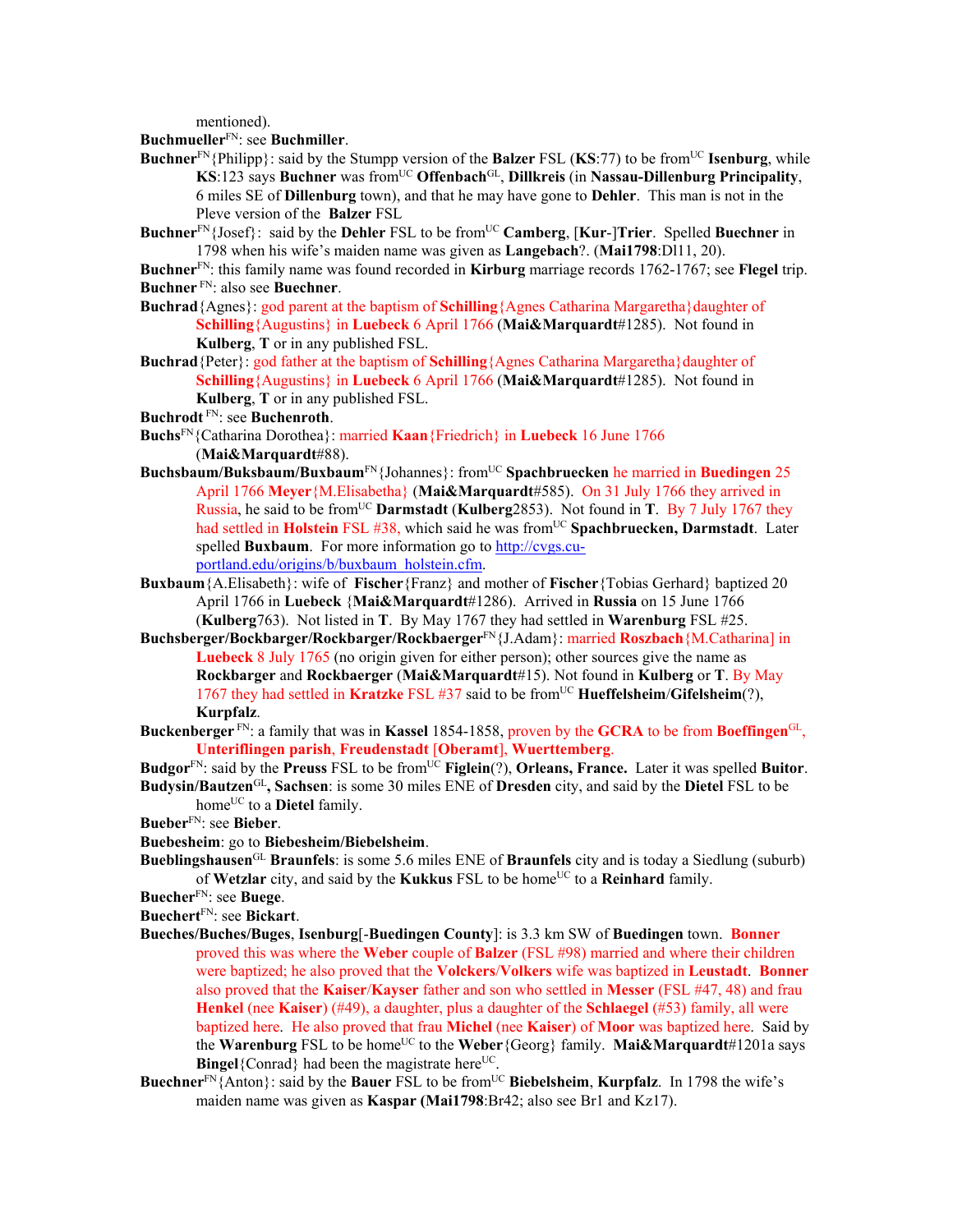**Buechner**FN: also see **Buchner** and **Paschner**.

**Buecking** FN: see **Becking**.

**Bueckins**FN: see **Becking**.

**Bueckmann**FN: see **Brickmann**.

- **Bueden**?, **Sachsen**[?]: said by the **Schaefer** FSL to be home<sup>UC</sup> to the **Stecher**? family. There is a Bueden 14 km E of **Magdeburg** city. In 1760s it lay between two small **Kursachsen** exclaves, but it itself belonged to the **Magdeburg Duchy** which was owned by Prussia, not Saxony.
- **Buedenbinder**{G.Hinrich} son of {Christoph} and wife **Husinger**{A.Dorothea} on 6 June 1766 (**Mai&Marquardt**#1301). Not found in **Kulberg**, **T** or in any published FSL.

**Buedenbinder**: go to **Bittenbender**.

- **Buedesheim**GL, **Friedberg Imperial City**: John Groh has received proof that his Groh ancestor who first settled in **Grimm** left from here. The **Buedingen** ML says this was home<sup>UC</sup> to **Cloes**{Juliana} who married **Schimpff**{Conrad} (**Mai&Marquardt**#692).
- **Buedesheim?, Kurpfalz**: said by the **Seelmann** FSL to be home<sup>UC</sup> to a **Combat** family. The only Buedesheim that I can find which was then in **Kurpfalz** is **Erbes-Buedesheim** .7 km W of Alzey.
- **Buedesheim**GL, **Kurtrier**: is some 32 miles NNW of **Trier** city and said by the **Mariental** FSL to be home<sup>UC</sup> to a **Pfannenstiel** family.
- **Buedingen, Darmstadt**[sic]: said by the **Schwed** FSL to be home<sup>UC</sup> to a **Kraemer** family. However, Buedingen was not in **Hessen-Darmstadt**; it was then the chief city of **Isenburg-Buedingen County**. A family chart mistakenly spelled **Buedingen** as **Biedenov**.
- **Buedingen**GL/GS: might refer to the town some 22 miles NE of **Frankfurt-am-Main**, however the town was the seat of **Isenburg-Buedingen County** which also was often refered to simply as **Buedingen**.In the 1760's the town was a gathering point for emigrants to Russia and many of them married in the church there prior to emigration. Peter Zinnkann reporting in writing from the **Buedingen** Archives in 2005 told Alan Cropper of a **Koehler** man whose name and age matched that of the immigrant to **Balzer** had been born in **Buedingen**, [**Isenburg-Buedingen County**] on 12.04.1733 to parents who had come there from the village of **Calbach**, [**Isenburg-Buedingen County**]. Otherwise, the name **Buedingen** used alone in the FSLs probably usually refers to the County. None of the references below mention any other locality. Said (no locality mentioned) by the **Doenhof** FSL to be home<sup>UC</sup> to **Kisselmann** and perhaps **Ruppert** families. Said by the Ernestinendorf FSL to be home<sup>UC</sup> to a Fischer family; Kuhlberg said this was in Darmstadt, which is not so. Said by the **Frank** FSL to be home<sup>UC</sup> of a **Hartung** family. Said by the Kromm version of the **Jagodnaja Poljana** FSL to be home<sup>UC</sup> to a **Geier** family that came later than the first settlers (p.137). Said by the **Kamenka** FSL to be home<sup>UC</sup> to **Kaul**, **Reiss/Reis**, and **Walter** families. Said by the **Kraft** FSL 9#42) and KS124 to be home<sup>UC</sup> to **Daubert**{J.Georg}. Said by the **Norka** FSL to be homeUC of a **Bartel** orphan living with the **Milling** family; Kuhlberg said this place was in **Isenburg**. Said by the **Buedingen** ML to be home to an **Eherling** man who married a **Weber** woman in 1766; by 1767 this couple was in **Norka** (**Mai&Marquardt**#678). Said by the **Buedingen** ML to be home<sup>UC</sup> to a **Mueller** man who married an Weber woman in 1766; by 1767 this couple was in **Norka**; Stumpp says he was from **Wenings (Mai&Marquardt**#635). Said by the **Ober-Monjou** FSL to be home<sup>UC</sup> to a **Doerfler** family. Said by the **Reinwald** FSL to be home<sup>UC</sup> to frau **Hersteinkorn**. Said by the **Schaefer** FSL to be

home<sup>UC</sup> to the **Brandt** family. Said by the **Stahl-am-Karaman** FSL (#28) to be home<sup>UC</sup> of a **Klaus** family. Said by the **Urbach** FSL to be home<sup>UC</sup> to frau **Kelhorn**. The **Buedingen** ML says this was home to a **Schleicht** woman who married in 1766 a **Gies** man; by 1767 this couple was in **Walter** (**Mai&Marquardt**#513).

**Buedingen**GL, **Isenburg**[-**Buedingen County**]: Said by the Kromm version of the **Jagodnaja Poljana** FSL to be home<sup>UC</sup> to a **Schmueck** man who came here later than the first settlers (p.35). Said by the **Krasnoyar** FSL to be homeUC to **Goetz**, **Gross**, **Reichert**, **Weber**, and perhaps **Schmidt** families. **Bonner** proved this was where **Pinecker**/**Pinneker**/**Pinnecker** of **Moor** was baptized, where he married his **Lutz** wife, and where their elder children were baptized. Same place as the previous entry.

**Buege**FN: said by the **Dobrinka** FSL to be fromUC **Mitau, Kurland**. Later spelled **Bieg** (**Mai1798**:Db17). **Buege**FN: said by the **Katharinenstadt** FSL to be fromUC **Hilbersheim**.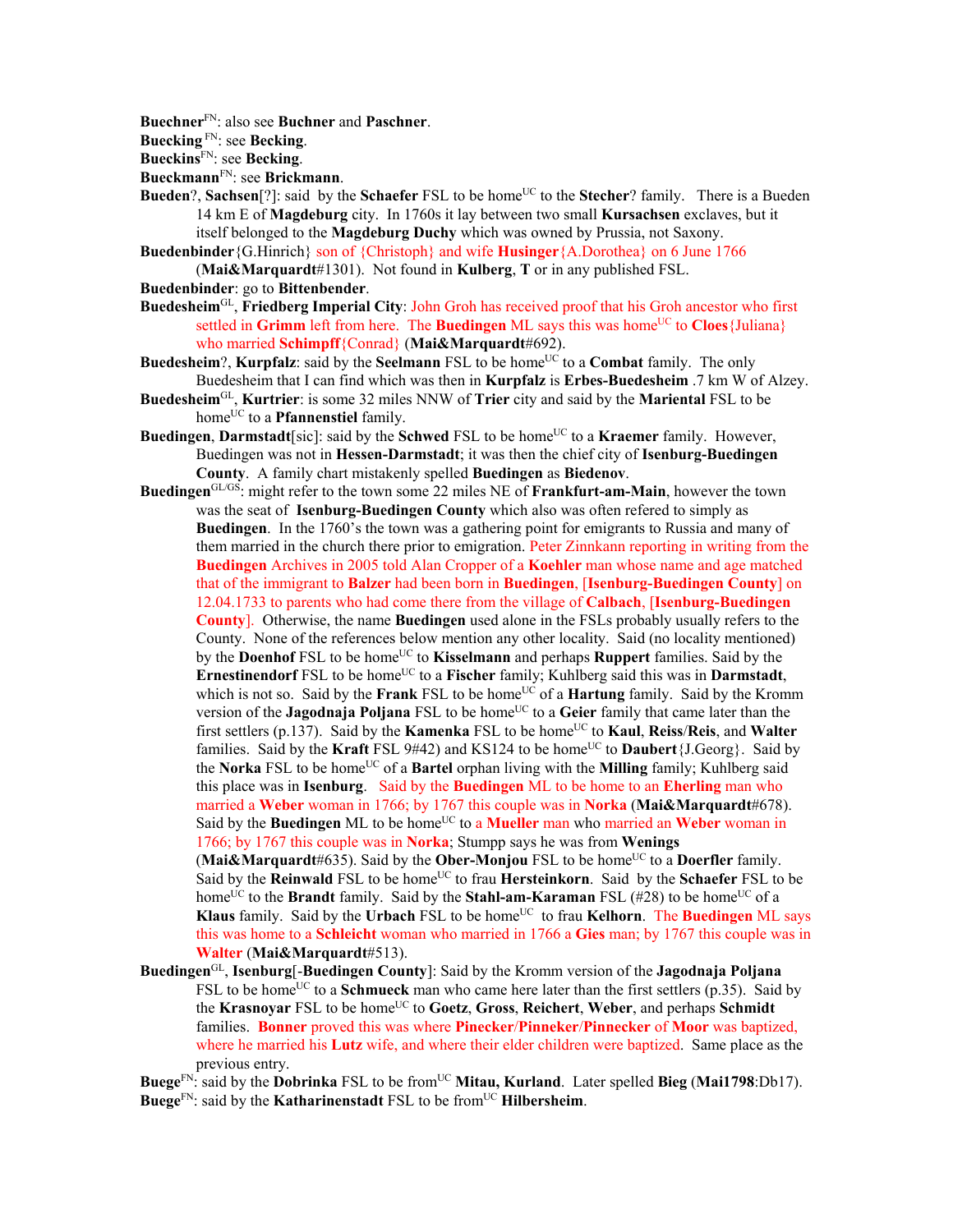- **Buege**<sup>FN</sup>: said by the **Katharinenstadt** FSL to be from<sup>UC</sup> **Rieben, Mittelmark, Brandenburg** with a **Bohn** wife from<sup>UC</sup> Stargardt.
- **Bueges**: see **Bueches**.
- **Buehl**, **Weissenburg** [**Amt**], **Elsass**: is 8 miles SSE of **Weissenburg** town, and was proven by the **GCRA** to be home to a **Stroh** family that settled in **Neudorf**. I did not find them in **KS**, **Kulberg**, **T** or in any printed FSL.
- **Buehlertann**GL, see **Bilertann.**

**Buehr**FN: see **Bier**.

- **Buehren**<sup>GL</sup>, Paderborn: an unidentified place said by the **Katharinenstadt** FSL to be home<sup>UC</sup> to a **Gruenmeier** family. There is a **Bueren**, **North Rhine Westphalia**, some 13 miles SW of **Paderborn** city.
- **Buehrer**FN: said by the 1816 **Glueckstal** census (**KS**:673, 237) to be fromUC **Biberach**, **Wuerttemberg**. However, using FHL(1,187,139) the **GCRA** proved origin in **Illingen**, **Vaihingen** [**Amt**],
- **Wuerttemberg**. . See the **GCRA** book for more details. Also spelled **Burrer**, **Bierer**, and **Birer**. **Buehringer**FN: see **Behringer**.
- **Buerckbuerkel/Buerkbuerkel**FN{M.Theresia}:according to a **Luebeck** ML this **Buerckbuerkel** woman, no origin given, married in 1765 **Steinkohl** {Frantz}; later the couple went to **Kratzke** FSL #45 (**Mai&Marquardt**#18).
- **Bueren**GL: see **Buehren**.
- **Buergel**GL**, Hessen**: see **Birkel**.
- **Buering**{K.Barbara}: see **Behringer**{M.Barbara}.
- **Buerkbuerkel**FN: **Buerckbuerkel**.
- **Buerstadt** GL, [**Kurmainz**]: is 4 miles E of **Worms** city, and was said by the **Caesarsfeld** FSL to be home<sup>UC</sup> to a **Kaiser** family.
- **Buerstadt**, **[Kur-]Mainz**: is 6 km E of **Worms** city and was said by the **Schuck** FSL to be home<sup>UC</sup> to a **Gotha/Goette** family. **Bierstadt, (Gota**) said by the **Schuck** FSL to be home<sup>UC</sup> to a Gota family.
- **Bueschel** FN{Christian}: not found in **Kulberg**. Lutheran, in 1766 he took transport from **Oranienbaum** to the **Volga** (**T**188). By August 1767, single, he had settled in **Jost** FSL #86 which said he was fromUC **Boblau**?, **Dessau**.
- **Bueschel/Boschel**FN{Georg Michael}: 10 June 1766 married **Fechinger**{Barbara}
	- (**Mai&Marquardt**#1018, **KS**122, 127). With wife {Eva Barbara} **Bueschel** arrived in Russia on 12 Sept 1766, he said to be from **Pfalz** (**Kulberg**5854) Not found in **T**. By 19 Aug 1767 this couple had settled at **Jost** FSL #67, he said to be fromUC **Bretten**, **Kurpfalz**. In 1798 he was listed as a widower (**Mai1798**:Jo14).
- **Bueser**<sup>FN</sup>: said by the **Katharinenstadt** FSL to be from<sup>UC</sup> Wetzlar.
- **Bruessel**, [**Austrian Netherlands**]: said by the **Leitsinger** FSL to be home<sup>UC</sup> to a **Hasselbauer** family. **Buering**: married a **Neuwart** man in **Luebeck** in 1765; she was in **Reinwald** (Rw40) in 1798
	- (**Mai&Marquardt**#8).
- **Beussel**{Margaretha}: wife of **Hoessell**{J.Sigmund} at the 18 August 1764 baptism of their daughter {Margaretha Sophia} (**Mai&Marquardt**#1337). Not found in any later source.
- **Buetelsbach**, **Baden-Wuerttemberg**: is 13 km E of **Stuttgart** ciey and was birthplace of **Gaub**{J.Jakob} (**FHL** 1184736). See his entry.
- **Buetner**FN: said by the **Boaro** FSL to be fromUC **Schleusingen**. Spelled **Bitner** in 1798 (**Mai1798**: Ka02).
- **Buettel**{Magdalena}: **KS**123 says she left<sup>UC</sup> **Dietershan** near **Fulda** for Russia. I could not find her in any published FSL.
- **Buetten**GL, **Saarunion** [**Amt**], **Zabern** [**Kreis**], **Elsass**: is some 5.5 miles ENE of **Saarunion**/Sarre-Union town and was some 3.5 miles NNE of **Mackweiler**. Proven by the **GCRA** as origin of the **Ahl** family that went to **Neudorf** and then **Bergdorf**. Said by the 1816 **Glueckstal** census to be home to the **Sandmeier** family; but the **GRCA** proved that the family came there from **Seengen**, **Aargau** [**Kanton**], **Switzerland**.

**Buettlingen**GL: see **Bietlingen**.

**Buettner** FN{A.Margar.}: fromUC **Engen**, **Switzerland** she married 20 Aug. 1766 **Rosenberger** {J.Adam} in **Luebeck** (**Mai&Marquardt**#291). Named **Rosenberg** they arrived in **Russia** on 15 Sept. 1766 {**Kulberg**6929}. Also as **Rosenberg** they took transport from **Oranienbaum** to the **Volga**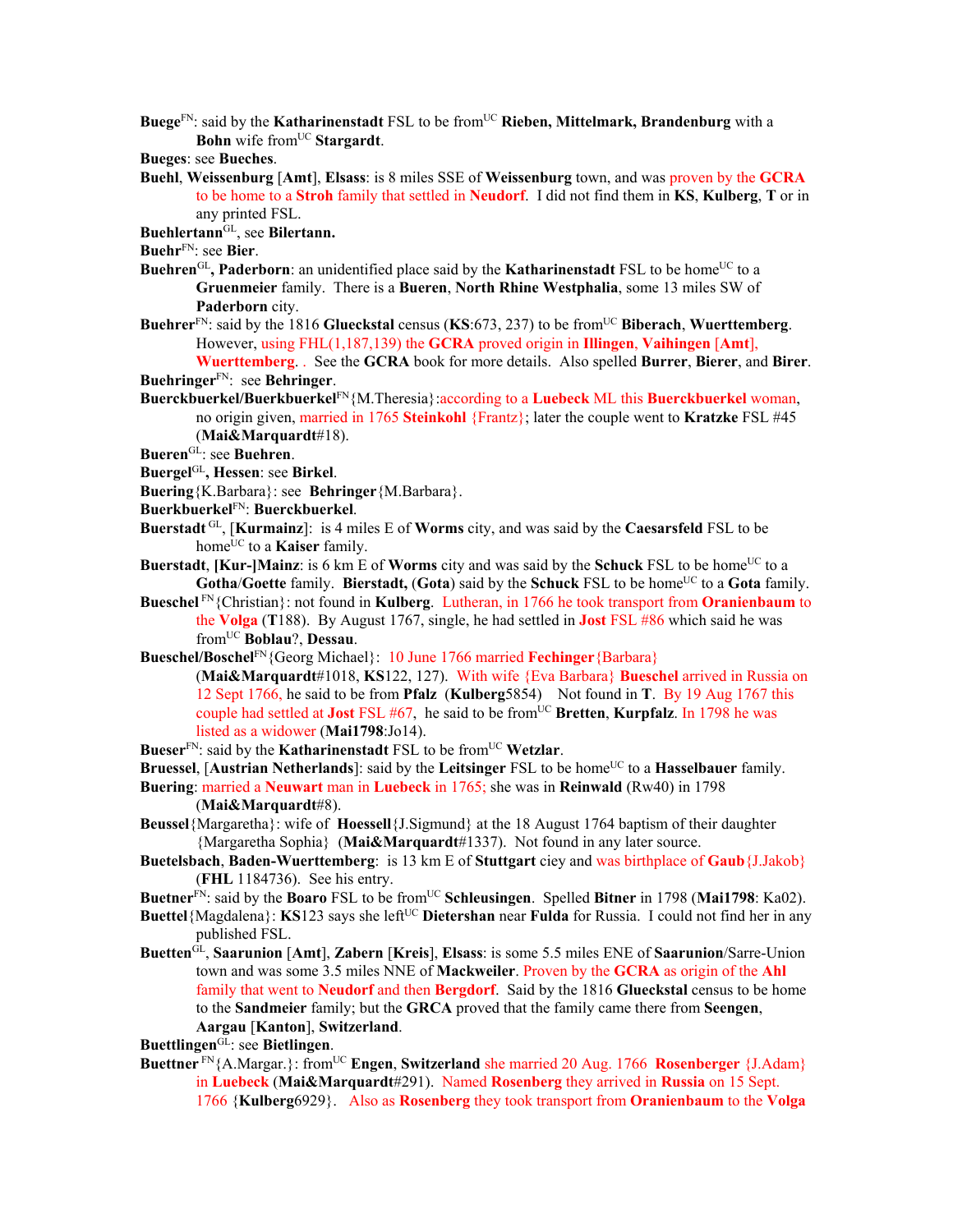latter that year (**T**2636-2637). Apparently she died on that trip or just after arriving at the **Volga**. **Buetz**FN: interfiled with **Bitsch**.

**Buexhausen**<sup>GL</sup>: an unidentified place where **Essig**[Michael] was said to have been resident<sup>UC</sup> (**EEE**) p.396).

**Bufald**FN: also see **Pufald**.

**Bugert**?{Matthias}: said by Recruiter Beauregard's list to have been fromUC **Moessling**? (**Lk**68). Not found in any FSL and I could not find them or any likely descendant associated with any **Volga** colony.

**Buges**: see **Buches**.

**Bujdakow**<sup>VV</sup>: a variant of the Russian name for **Schwab**<sup>VV</sup>.

**Bujdakow Buerak**<sup>VV</sup>: a variant of the Russian name for Schwab<sup>VV</sup>.

**Bujdakow Bujerak**VV: a variant of the Russian name for **Schwab**VV.

**Bujdakowyj Bujerak**VV: a variant of the Russian name for **Schwab**VV.

**Bujerak**VV: a version of the Russian name for **Boregard**VV.

- **Buljkes**GL: see **Bulkess**.
- **Bulkes**GL: see **Bulkess**.
- **Bulkess** GL, **Batschka**, **Hungary**: aka **Bulkesz**, **Buljkes**, **Bulkes**, **Bulkeszi**, **Keszi**, and nka Magli, **Serbia**, is 16 miles NW of **Novi Sad**, **Serbia**, and said to have been where the **Bieber**{Peter} children were born. The **GCRA** also found it associated with **Heil** and **Keller** families. See the **GCRA** book for detail.

**Bulkesz**GL: see **Bulkess**.

**Bulkeszi**GL: see **Bulkess**.

- **Bullion**FN: see **Boullion**.
- **Bulmann**{J.Christoph}: **KS**123 says he went to **Vollmer**. I could not find him in any published FSL.
- **Bulwitz**(?)<sup>GL</sup>, **Schweden**: said by the **Holstein** FSL to be home<sup>UC</sup> to **Hartmann** and possibly **Els**? and **Sander** families. This might be Ballwitz some 64 miles SW of **Rostock**; it may then have been part of **Swedish Pomerania**.

**Bumel/Bummel**FN: said by the **Belowescher Kolonien** FSL to be from<sup>UC</sup> **Trier** (no locality mentioned).

**Bummel**FN: see **Bumel**.

**Bundan**FN: see **Bontemps**.

- **Bunder**<sup>FN</sup>: said by the **Paulskaya** FSL to be from<sup>UC</sup> **Kettenbach**?. I could not find this family in the 1798 Volga censuses.
- **Bupaterpronsk**?GS: an unidentified country; see **Kalzhof.**
- **Bupp**?FN: said by the **Schuck** FSL to be fromUC **Lorsch**, [**Kur**-]**Mainz**. They surely died prior to the 1798 Volga censuses.
- **Burbach**FN: **Bonner** proved that this woman married Herr **Jaeckel** in **Duedelsheim** before the couple immigrated to **Balzer**. **Wagner1** p.83 concured but said Herr **Jeckel** married **Gerlach**.
- **Burbach**<sup>FN</sup>: said by the **Kraft** FSL to be from<sup>UC</sup> **Burbach, Isenburg**.
- **Burbach**FN{A.Dorothea}: became the widow **Schneider** in **Messer** FSL #87. The next entry, {Konrad}, was her brother.
- **Burbach**FN{Konrad}: Using parish **Huettengesas** records **Bonner** proved that this young man, her brother, living in her household in **Messer** FSL (#87a) was baptized in **Huettengesas**, **Isenburg**[**-** Meerholz County]. For more detail go to http://cvgs.cu-

portland.edu/origins/b/burbach\_messer.cfm. For 1798 see **Mai1798**:Bz79.

**Burbach**<sup>FN</sup>{Ernst Wilhelm}: said by the **Norka** FSL to be from<sup>UC</sup> **Isenburg** (no locality mentioned). I could not find this family in **Mai1798**.

**Burbach** FN: said by the 1798 **Warenburg** census to be the maiden name of frau **Kraemer**{J.Georg}.

**Burbach/Bierbach**FN{J.Heinrich}: **KS**123 says he left **Obersotzbach** near **Gelnhausen** to go to Russia. He probably was listed as **Bierbach**{Heinrich} who died on the way to the Volga (**T**546), his survivors then being wife {Anna} and sons {Melchior} age 21, {Johannes} 18, and Lorentz 11 (**T**547-550). Except for {Melchior} who is listed as a single man age 21 in Kraft #72 going to Norka in 1768, they are listed in **Norka** FSL #185 the widow being listed as {Justina} age 40, sons Johannes 18 and Lorentz 14.. In 1798 the widow {Justina} age 75 and son {Melchior}53 were listed at **Mai1798**:Nr111 and son {Johannes} 50 at Nr142.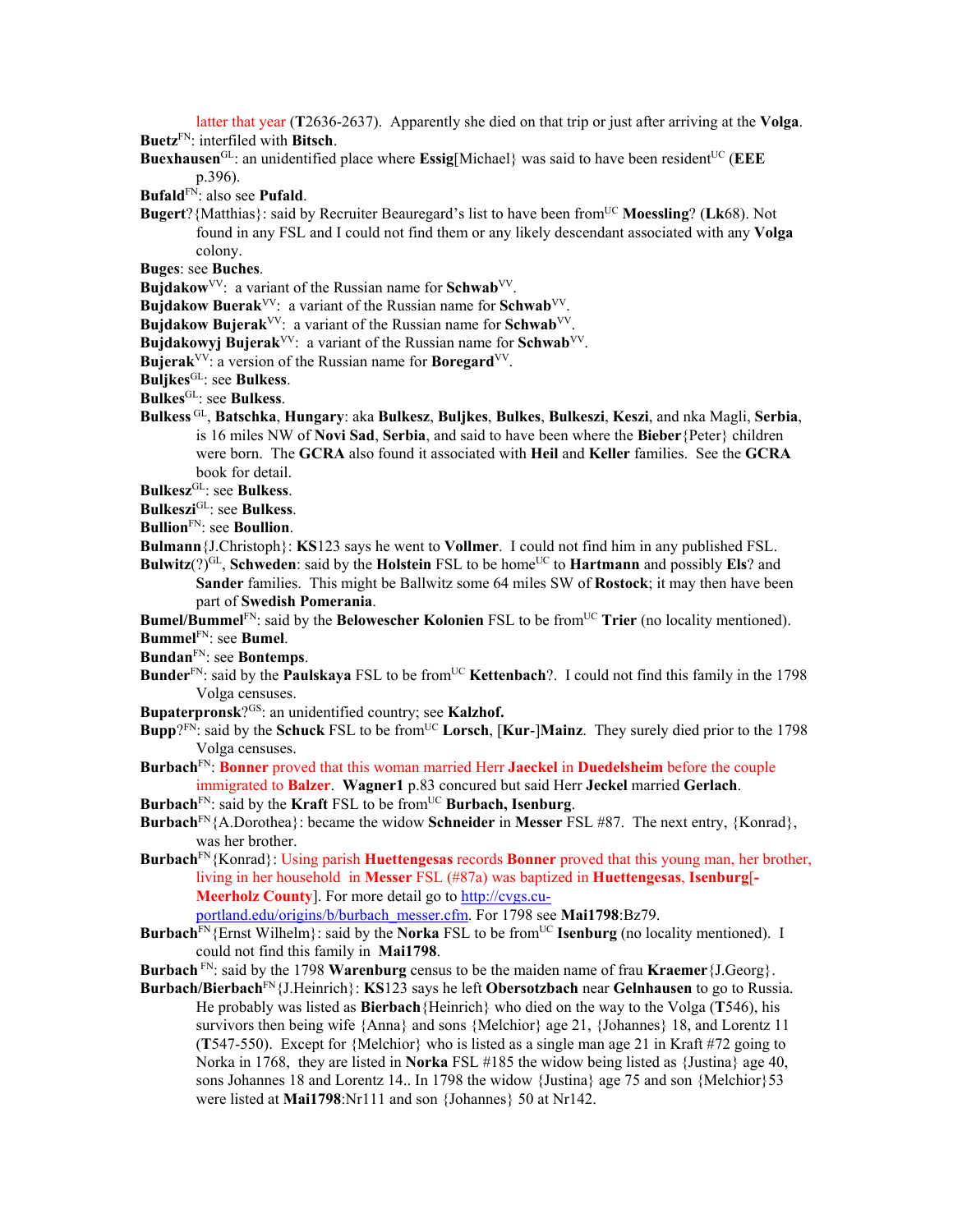**Burbach**FN: this family name was found recorded in **Kroppach** marriage records 1762-1767; see **Flegel** trip.

**Burbach**<sup>GL</sup>, **Darmstadt**: an unidentified place said by the **Laub** FSL to be home<sup>UC</sup> to a **Blau** family.

**Burbach**<sup>GL</sup>, **Isenburg**: an unidentified place said by the **Kraft** FSL to be home<sup>UC</sup> to a **Burbach** family.

- **Burbach, Kurmainz**: an unidentified place said by the **Dehler** FSL to be home<sup>UC</sup> to a **Mueller** family. I do not believe there was a Burbach in **Kurmainz**; there were several Burbach in the Germanies, but none so far as I can find in lands that were **Kurmainz**.
- **Burbach**GL, [**Kur**-]**Trier**: probably is some 5.5 miles SW of **Koeln** city, and said by the **Brabander** FSL to be home<sup>UC</sup> to a **Sturn** family, and possibly **Sonntag** family. Although there was another Burbach in **Pruem Imperial Abbey** lands (9 miles SE of **Pruem** town) which were controlled by **Kurtrier**.
- **Burbach**GL, **Zabern** [**Amt**], **Elsass**: is 15 miles NW of Saverne/**Zabern** city, and using **FHL**(721,668) proven by the **GCRA** as home to the **Klein**{Nikolaus, Peter} family that went to **Glueckstal**. See their book for more detail.
- **Burchard**{Dorothea}: from<sup>UC</sup> **Hersfeld**, wife of **Kemmerzell**{Adam Georg} and mother of {Elisabeth} who was baptized 29 July 1766 in **Luebeck** (**Mai&Marquardt**#1328).
- **Burchard**{Ernst Gottfried}: married **Zeck**(**e**)**lkausch**{Magdalena Christina} in **Luebeck** on 16 October 1765 (**Mai&Marquardt**#36, **KS**123). Not found in **Kulberg**, **T**, in any published FSL or in **Mai1798**.
- **Burchenau** (Baren(?)**-bei-Hehnsted-an-die-Bergstrasse**: an unidentified place that must have been on the main road along the western edge of the **Odenwald** connecting **Darmstadt** and **Heidelberg**. **Keil**FN{J.Peter} was said to have come fromUC here to **Denmark** and later went to **Anton** (**EEE** p.470)
- **Burck**FN{A.Margaretha}: from **Wolfskehlen**, married **Amann** in 1756 (**Gieg1**).
- **Burckhardt**FN: see **Burgard**.
- **Burel**{Juergen}: godparent at the 25 May 1765 **Luebeck** baptism of **Beydick**{Juergen F.} son of {Johann} and **Gruenmeyer**{Margaretha} (**Mai&Marquardt**#1341). Not found in **Kulberg**, **T**, any published FSL or in **Mai1798**. However this might be **Borell**{George} who settled at **Balzer** FSL #29 in March 1766??
- **Burg**FN: said by the **Bangert** FSL to be fromUC **Moettau**, **Nassau-Weilburg**. Spelled **Bork** in 1798 (**Mai1798**:Bg21, 22, 1, 5).
- **Burg**<sup>FN</sup>: said by the **Bauer** FSL to be from<sup>UC</sup> Welkenbach, Kurpfalz. May have been spelled Berg in 1798 (**Mai1798**:Gk55??.
- **Burg**FN{Nikolaus}: said by the **Neidermonjou** FSL to be fromUC **Hessen**.
- **Burg**GL, **Kurmainz**: an unidentified place said by the **Volmer** FSL to be home to a **Brost** family. The Burg in Germany are legion!
- **Burg**{A.Elisabeth}: **KS126** says she was the first wife of **Eckardt**{J.Heinrich}, with children born 1742- 1748; 2nd wife was **Becker**[Elisabeth} fromUC **Gonterskirchen** near **Nidda** with children born 1761-63.
- **Burgard**FN: listed by both the 1816 **Kassel** census (#25) and **KS**:238 without origin. Using **FHL**#488,153 the **GCRA** proved origin in **Schweigen**, **Bergzabern** [**Amt**], **Rheinpfalz**. See their book for more. Also spelled **Burckhardt**, **Burkhard**, and **Burkart**.
- **Burgardt**FN: said by the **Koehler** FSL to be the maiden name of frau **Hartmann**.

**Burgardt**<sup>FN</sup>: said by the **Kratzke** FSL to be from<sup>UC</sup> **Berlin**, **Preussen.** 

- Burgardt<sup>FN</sup>: said by the **Pfeiffer** FSL to be from<sup>UC</sup> **Schweinsberg**.
- **Burgardt**FN{Gottlieb}: said by the 1798 **Schwed** census (Sw18) to have come there from **Reinwald** but I can not find him in any FSL.
- **Burgardt** FN: said by the **Warenburg** FSL to be from<sup>UC</sup> **Weinbach**, **Isenburg**[sic?]. She probably died prior to the 1798 Volga censuses.
- **Burgau**, [**Hapsburgian Lands**]: is some 20 miles E of **Ulm** city. It was said by the FSLs to belong to **Kurbayern** … but it was a possession of the Hapsburgs from 1301 to 1806. Said by the **Brabander** FSL to be home<sup>UC</sup> to a **Breidel**? family. Said by the **Leitsinger** FSL to be home<sup>UC</sup> to a **Stadler** family.
- **Burgbracht**<sup>GL</sup>: is some 8 miles NW of **Buedingen** city and said by the **Buedingen** ML to be home<sup>UC</sup> to a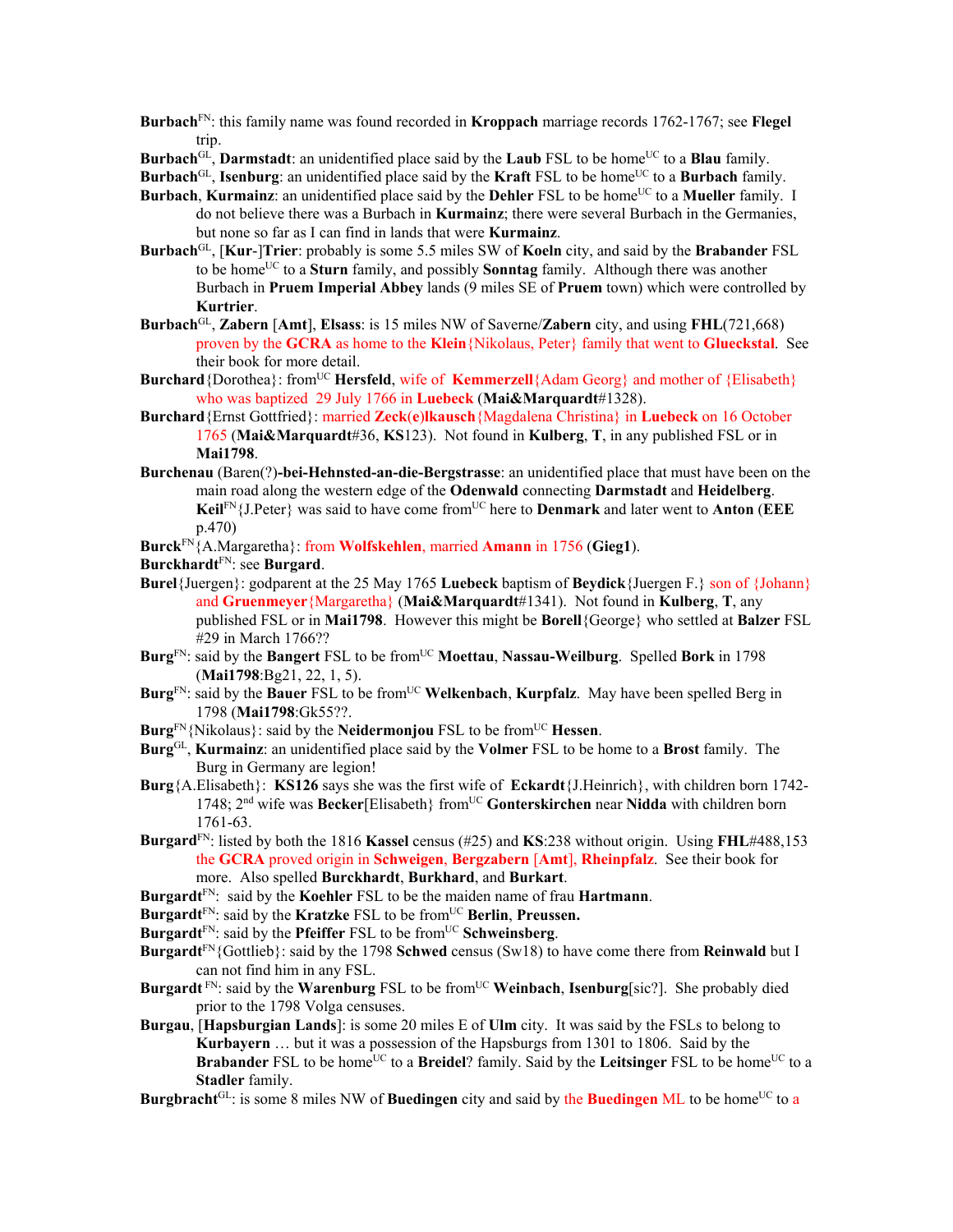**Mueller** man who in 1766 married an **Emmol** woman; later the couple went to **Kraft** (**Mai&Marquardt**#647).

**Burgebrach**<sup>GL</sup>: said by the **Kraft** FSL to be home<sup>UC</sup> to a **Mueller** family. This could be Burgebrach, Bavaria some 9 miles SW of **Bamberg**, but it is almost surely **Burgbracht**.

Burgeis<sup>FN</sup>: said by the Walter FSL to be from<sup>UC</sup> Paulsheim, Plekenberg County.

**Burgenon** FN: see **Pourquenoit**.

- **Burger**{E.Catharina}: proven as mother of **Pickelhaupt**{J.Dietrich} in **Gronau**, [**Kurmainz** now **Hessen**]. **Bill Pickelhaupt**, using **LDS film 1195091**, proved that she in **Gronau** married **Bickelhaupt**{H.Heinrich} of **Ober-Gersprenz** in March 1756 one month after Dietrich's birth; and then married **Albert**{Johannes} there on 27 May 1766. On 3 Aug. 1767, she is listed as age 30 the wife of **Albert**{Johannes} in Recruiter Beauregard's (1768?) list of settlers in temporary quarters (**Lk**112) and her two **Pickelhaupt** children are mistakenly listed as **Burger** step-kids in that household (**Lk**112a). In 1798 she is an **Albert** widow whose maiden name is mistakenly given as **Berg** (Kd18) when both her **Pickelhaupt** son (Kd09) and her **Pickelhaupt** daughter (Kd17) also are listed in **Kind**.
- **Burger**FN: said by the **Ober-Monjou** FSL to be an orphan boy in the **Grenzer** household.
- **Burger**FN{A.Margaretha}: fromUC **Felde** married **Lang**{J.Christoph} in **Buedingen** 9 May 1766 (**Mai&Marquardt**#625). Not found in **Kulberg** or in **T**. By Aug. 1767 he with wife {A.Maria} had settled in FSL #44.
- **Burger**FN: said by the **Straub** FSL to be fromUC **Rimbach**, **Erbach** [**County**]. For 1798 see **Mai1798**:Bd89.
- **Burger**FN: this family name was found recorded in **Schotten** parish records for many generations prior to 1767; see **Flegel** trip.
- **Burg Gemuenden**GL, [**Hessen-Darmstadt Landgraviate**]: is 11 miles SW of **Alsfeld**, **Hessen-Darmstadt** and some 16 miles NE of Giessen city. Said by the Bettinger FSL to be home<sup>UC</sup> to a Spitz family. Said by the **Ernestinendorf** FSL to be home<sup>UC</sup> to a **Krebe** family. Said by the **Paulskaya** FSL to be home<sup>UC</sup> to a **Senk**? family. For more see **Gemuenden**.
- **Burggundstadt**, [**Bamberg Bishopric**]: is 31 km NW of **Bayreuth** city, and was said by the **Woehrd** ML to be home<sup>UC</sup> to **Bolz**{Susanna} who married **Schmidt**{Gg<sub>3</sub>} in **Woehrd** 25 April 1766

(**Mai&Marquarsdt**#775). **KS**155 said this was **Burgkunstadt** in **Oberfranken** in **Bavaria**. **Burghardt**<sup>FN</sup>: said by the **Kano** FSL to be from<sup>UC</sup> **Benetsham**?. The wife's maiden name is given as **Taerkauf** in 1798 (**Mai1798**:Sw06).

- **Burghardt**{Georg}: was said by the Recruiter Beauregard's list (**Lk**150) to have been fromUC **Lauenheim**? and to have gone to **Luzern** in 1768. Not found in any FSL he likely was among the **Luzern** first settlers. In 1770 he moved away from **Luzern** (**Mai1798**:Mv1599).
- **Burghardt**{Nicolaus}: said by the Recruiter Beauregard's list (Lk44) to have been from<sup>UC</sup> Bamberg [**Bishopric**] (no locality mentioned) and to have gone to **Luzern** in 1768; so they likely were **Luzern** first settlers. In 1771 the widow moved to **Schoenchen** (**Mai1798**:1600, Sn12). **Burghardt**<sup>FN</sup>: said by the **Neidermonjou** FSL to be from<sup>UC</sup> **Eklavstein**?.

**Burghardt**FN: said by the **Straub** FSL to be fromUC **Kaulbach**?, **Kurpfalz**. For 1798 see **Mai1798**:Sr41.

- **Burghardt**{Darrell}RN: is an AHSGR member who specializes with much success in finding hard-to-find Catholic GR origins.
- **Burghaslach**, **Anspach** area: is 29 km SW of **Bamberg** city center. Said by the **Woehrd** ML to be near **Gleiszenberg** homeUC of **Duemler**{Eva Cath.} who married **Schulz**{Joh.} 2 June 1766 (**Mai&Marquart**#820). Maps seem to show that this town was not too far from **Ansbach** city, but probably not in **Ansbach Margraviate**.
- **Burghausen**GL, **Wuerzburg** [**Bishopric**]: is some 18 miles NNE of **Wuerzburg** city, and said by the **Brabander** FSL to be home<sup>UC</sup> to a **Werd**? family.

**Burghofen**?FN: see **Burhoven**.

- **Burgholz**<sup>FN</sup>: said by the **Keller** FSL to be from<sup>UC</sup> **Kettenbach**, **Hesse-Kassel**. I could not find this family in the 1798 Volga censuses.
- **Burghuan**GL**, Freie Adelprovinz der alten Ritter**: is some 10 miles N of **Fulda, Hessen**. See **Burkan**. **Burghuhn**GL: see **Burghuan**.

**Burginon** FN: see **Pourquenoit**.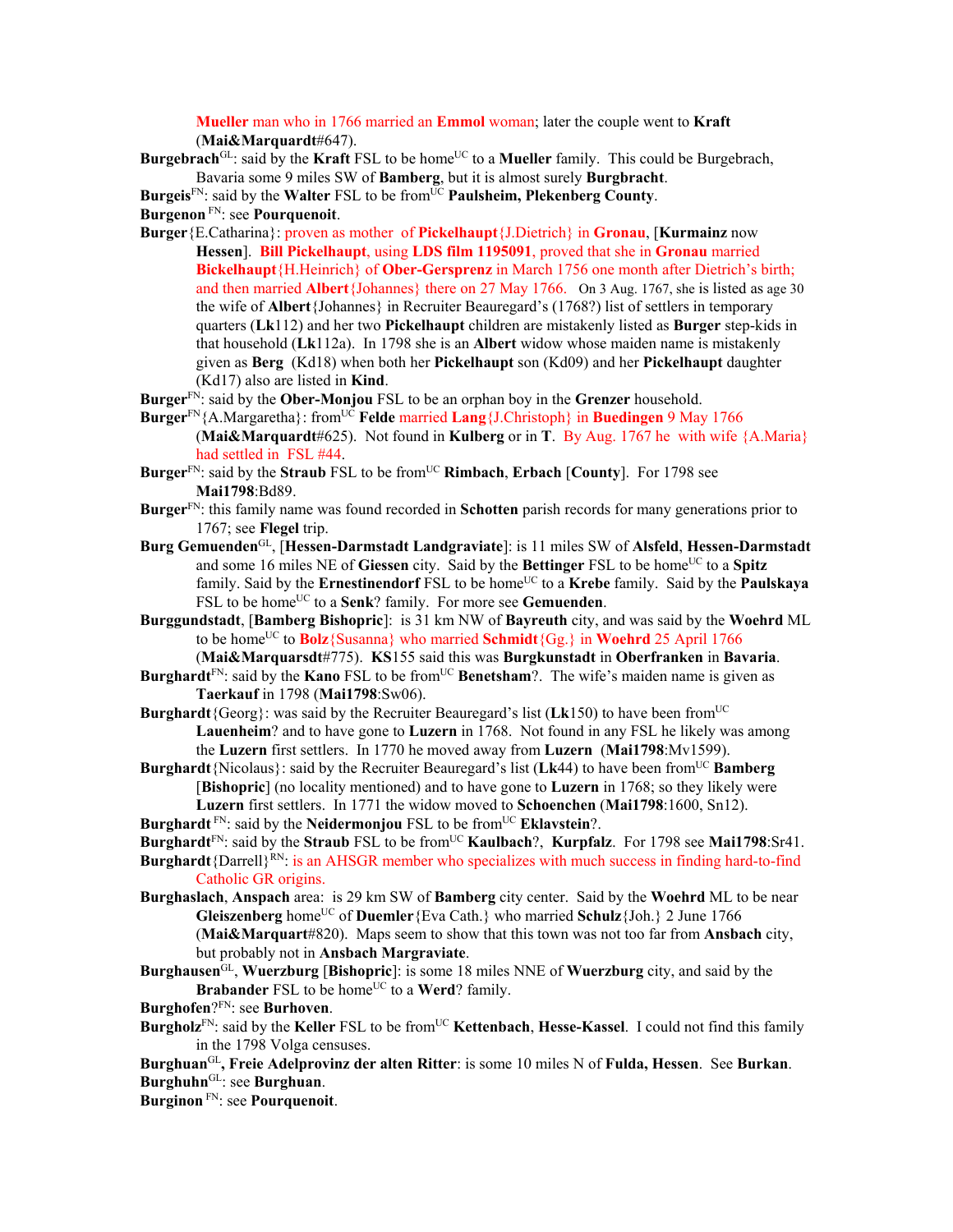- **Burgkunstadt**, **Bamberg Bishopric**]: [is 22 miles NE of Bamberg city, and was said by the **Leitsinger** FSL to be home<sup>UC</sup> to a **Friederik/Friedrich** family. **Burgkunstadt** is the more modern spelling for **Burggundstadt**.
- **Burglengenfeld**GL, **Kurpfalz**: is 12 miles NNW of **Regensburg** and was then in the **Pfalz-Neuburg Duchy** part of **Kurpfalz**. It was said by the **Graf** FSL (gf39 to be home<sup>UC</sup> to **Leisel**{Andreas}. Said by the **Preuss** FSL to be home to a **Kelber** family. It was said by the **Leitsinger** FSL to be home<sup>UC</sup> to a **Nickel** family.
- **Burgno**FN: see **Pourquenoit**.
- **Burgschwalbach**<sup>GL</sup>, [Nassau-Usingen]: said by a Friedberg ML to be home<sup>UC</sup> to a woman who married in 1766 a **Deiss** man from<sup>UC</sup> Merenberg, Weilburg (Mai&Marquardt#312).
- **Burgsinn**<sup>GL</sup>, [Thuengen]: Said by the **Buedingen** ML to be home<sup>UC</sup> to a **Prunck** woman who married in 1766 a **Siebenlist** man; later that year this couple was in **Doenhof** (**Mai&Marquardt**#518). Said by the **Buedingen** ML to be home to the **Herold** woman who married a **Gosmann** man in 1766; by 1767 this man was in **Goebel** [with a younger wife] (M**ai&Marquardt**#519). Said by the **Kraft** FSL to be home<sup>UC</sup> to **Boehm**, **Felter**, **Lauterbach** and **Schmidt** families. In the 1760s, Burgsinn was a **Thuengen** possession.
- **Burgstall**GL**, Backnang** [**Amt**], **Marbach Oberamt, Wuerttemberg**: is some 4 miles SE of **Marbacham-Neckar** and some 3 miles WSW of **Backnang** town. It was home to **Bollinger** and **Halt**  families that settled in **Hoffnungstal, Bessarabia**. Was proven by the **GCRA** to be home to the **Bollinger** family that settled in **Neudorf**.
- **Burgund**<sup>FN</sup>: said by the **Hildmann** FSL to be from<sup>UC</sup> Wenzenbach. I could not find this family in the 1798 Volga censuses.
- **Burgundstadt: KS157** said this was **Burkunstadt** which is 13 km ESE of **Lichtenfels**. Said to be home<sup>UC</sup> to **Bruckner**{Pancraz} deceased father of {M.Barbara} (**Mai&Marquardt**#798& **KS**157).
- **Burgwedel**GL**, Holstein**: is a suburban area on the NE side of **Hamburg** city, and said by the **Bauer** FSL to be home<sup>UC</sup> to an **Anben** family.
- **Burhoven**<sup>FN</sup>: said by the **Brabander** FSL to be from<sup>UC</sup> Medernach, Luxembourg. Spelled Burghofen? in 1798 (**Mai1798**:Bn04).
- **Burinos**?: an unidentified place said by the Recruiter Beauregard list (Lk69) to have been home<sup>UC</sup> to the **Wellinger**{J.Adam} family who may have been **Wittmann** first settlers.
- **Burk**{A.Maria}: fromUC **Walmerath, Kurtrier** married **Hartmann**{J.Adam} in **Friedberg** 28 April 1766 (**Mai&Marquardt**#337).
- **Burkan**GL, **Freie Adelprovinz der alten Ritter**: said by the**WRG** version of the **Walter** FSL to be home<sup>UC</sup> to Gize/Gies Seipel, Viz, and Zell families. The Walter Research Group has found this to be **Burghuan**, **Hessen**. The Pleve version of the FSL said **Burghuan**. This is 16 km N of **Fulda** city and was then in the **Fulda Bishopric**.
- **Burkart**FN: see **Burgard**.
- **Burkersdorf**<sup>GL</sup>, **Bayreuth**: said by the **Jost** FSL to be home<sup>UC</sup> to a **Brendel** family. Is some 19 miles NW of Bayreuth city, but if it belonged to Bayreuth it must have been totally surrounded by lands of the Thurnau Barony.
- **Burkhard**FN: see **Burgard** and **Burkhart**.
- **Burkhards**GL, [**Schotten Amt2, Hessen Darmstadt**]: is some 3 miles SE of **Schotten,** and 9 miles ENE of **Nidda**, **Hessen,** and said by the Kromm version of the **Jagodnaja Poljana** FSL possibly to be home<sup>UC</sup> to **Fischer**, **Kaiser**, **Wert/Wuertz/Werth/Wirth** families (pp.29, 30, 33, 34).
- **Burkhart**<sup>FN</sup>{Nicolaus}: said by the Walter FSL #106 to be from<sup>UC</sup> Kerschvelt/Hersfeld[Gersfeld]<sup>GL</sup>, **Freie Adelprovinz der alten Ritter**. **Doris Evans** reported the finding of the 1612 **Gersfeld** marriage of **Burkhard**{Velten} from **Oberhausen**[sic for **Obernhausen**] to **Gutmann**{Anna}. For a bit more information go to http://cvgs.cu-portland.edu/origins/b/burkhardt\_walter.cfm.

**Burkunstadt**: see **Burgundstadt**.

- **Burmeister**FN{Karl Christian}: said by the **Katharinenstadt** FSL #5 to be fromUC **Ratzenburg**, with wife {Margaretha Dorothea}.
- **Burmeister**<sup>FN</sup>{J.Gottfried}: said by the **Kratzke** FSL #53 to be from<sup>UC</sup> **Mecklenburg-Schwerin**, with wife {A.Margaretha}.
- **Burmeister**<sup>FN</sup>{Ernst}: a single man said by the **Orlovskaya** FSL to be from<sup>UC</sup> **Berlin**.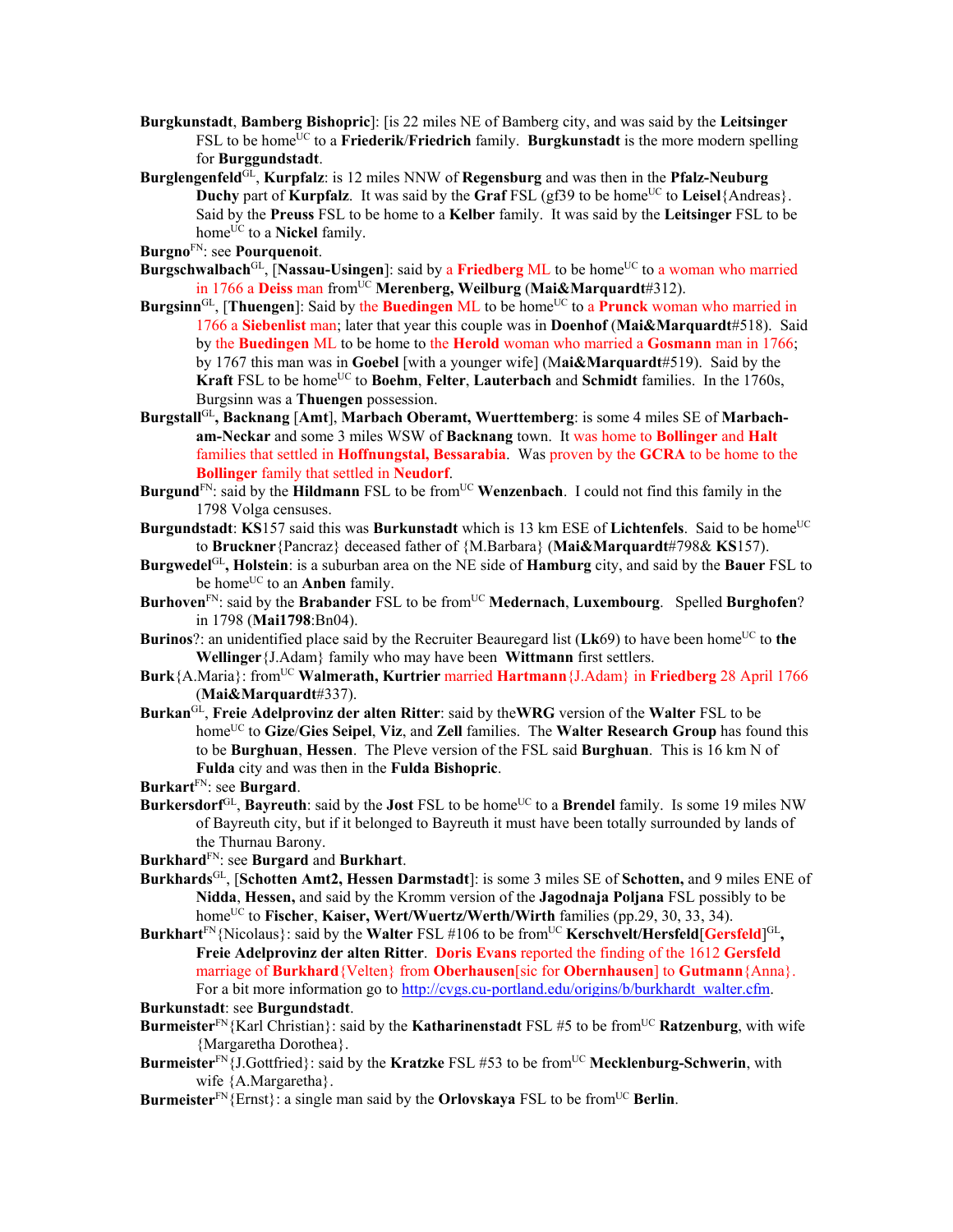**Burmeister**{Dorothea E. Juliana}: godmother to **Breyer** {E. Juliana Friederica} who was baptized in **Luebeck** 16 August 1766 to **Breyer**{Samuel} and his wife **Boutteiller**{Albertina Friederica Metta} (**Mai&Marquardt**#1309). Not found in **Kulberg**, **T**, any published FSL or in **Mai1798**.

**Burmeister**{Gottfried F.}: god parent at the 4 April 1766 **Luebeck** baptism of **Winckler**{Sophia Elisabeth} the twin daughter of {Georg} and his wife **Hummel**{Anna}

(**Mai&Marquardt**#1283). Not found in **Kulberg**, **KS**, **T**, published FSL, or **Mai1798**.

**Burmeister**{[Juliana}: god parent at the 4 April 1766 **Luebeck** baptism of **Winckler**{Anthon Christian Gottfried} the twin son of {Georg} and his wife **Hummel**{Anna} (**Mai&Marquardt**#1283).

- **Burmintz**? GL, **Daenmark**: an unidentified place said by the **Lauwe** FSL to be homeUC to a **Weissberg** family.
- **Burr**FN: listed in the **Bergdorf** census with no origin, , the **GCRA** proved their origin in **Affalterbach**, **Backnang** [**Amt**], **Wuerttemberg**, using **FHL** 1,187,151-2. See their book for detail.

**Burrell** FN: see **Borrell**.

**Burrer**FN: see **Buehrer**.

**Burtneck**GL, **Latvia**: may now be Burtnieki some 67 miles NE of **Riga** cityand some 6 miles WSW of Rencini. The **GCRA** found it associated with the **Merkel** family 1816-1817.

**Burtshuetz**: see **Bartschuetz**.

**Bus/Buss**<sup>FN</sup>: said by the **Krasnovar** FSL to be from<sup>UC</sup> **Hungen, Braunfels.** 

Busch {Jacob}<sup>FN</sup>: Danish records say this man of Reformed faith left<sup>UC</sup> **Kaeferthal, Obetramt Mannheim, Kurpfalz** and arrived with wife {Christina} daughter of **Bauer**{Melchior} at **Flensburg, Schleswig Royal Duchy** with wife and son in May 1762; they lifed at #2 "Buchwalden" Hof" in Colony F18 "Christianshoehe", Amt **Flensburg** and left about April 1765 (**EEE** p.366, for more detail see that). said by the **Balzer** FSL #19 to be fromUC **Kurpfalz** (no locality mentioned) with the orphan **Bauer{**A.Susanna}. For 1798 see **Mai1798**:Bz56, 86, Lw1, Sg65. **KS**123 has his name as **Buesch**.

- **Busch**<sup>FN</sup>: said by the **Bettinger** FSL to be from<sup>UC</sup> Kiel, and the maiden name of the wife was given as **Wilke**?. I could not find this family in **Mai1798**es.
- **Busch**FN: said by the **Dehler** FSL to be fromUC **Berenbach**, **Kurmainz**. For 1798 see **Mai1798**:Dl36 and 9.
- **Busch**FN: said by the **Dietel** FSL to be fromUC **Peterheer**(?), **Frankfurt-am-Main** and step-children in the **Batt** household. For 1798 see **Mai1798**:Ho42 and Fk55.
- **Busch**<sup>FN</sup>{Johannes}: Danish records said this son of the Lutheran {Johann Ballthasar} left<sup>UC</sup> Amte **Gueglingen, Wuerttemberg Duchy** and arrived with his parents and siblings at **Flensburg, Schleswig Royal Duchy** in July 1761; going to Juetland in Nov. 1761; then living in Colony J3 "Friderichsmose", Amt Silkeborg; lst registered in **Denmark** in Jan. 1765; father and son are listed at #73 and #67 in the 1775 **Grimm** census (**EEE** pp.366-67).
- **Busch**FN: said by the **Hoelzel** FSL to be the maiden name of the wife of **Witna** and the family name of his mother-in-law who lived in his household.
- **Busch**FN{Christian}: Danish records say he arrived at **Schleswig city, Schleswig Royal Duchy** with wife and 3 children in A;pril 1762; they lived at #9 in Colony T4"Sophienthal", Amt Todern; in 1765 his widow received permission to leave; it may be that a son {Daniel}is found in the church books of **Neu-Saratowka bei St. Petersburg** (**EEE** p.366, see that for more detail).
- **Busch**<sup>FN</sup>{J.Heinrich}: said by the **Laub** FSL (#10) to be from<sup>UC</sup> **Rossdorf**, [**Hessen-**]Darmstadt **[Landgraviate**].Using the Familienbuch Rossdorf bei Darmstadt by Christel Franze-Merlau, **Brent Mai** proved {Heinrich} was born ca.1733; married 1765 in **Rossdorf** bei **Darmstadt** to **Haeusser**{A.Catharina}. For more detail go to http://cvgs.cuportland.edu/origins/b/busch\_laub.cfm.
- **Busch**{K.Maria Teresia}: the **Buedingen** ML recorded her 27 June 1766 marriage to **Chalitz**{Anton}, reported her maiden name as **Franck** commenting that she came from<sup>UC</sup> Sinnburg, Bergen **Duchy** (**Mai&Marquardt**#721). **KS**124 reported her maiden name as **Frandt**.
- **Buschau**<sup>FN</sup>: said by the **Seelmann** FSL to be from<sup>UC</sup> **Kissingen**?, **Wuerzburg** [Bishopric]. I did not locate them or any descendants in **Mai1798**.
- **Buschmann**FN: frau Buschmann was said by the **Enders** FSL to be fromUC **Schilbor**?, **Herrbrass**. **Buschmann**<sup>FN</sup>: said by the **Enders** FSL to be from<sup>UC</sup> **Stollberg**, **Sachsen**. I cannot find this family in the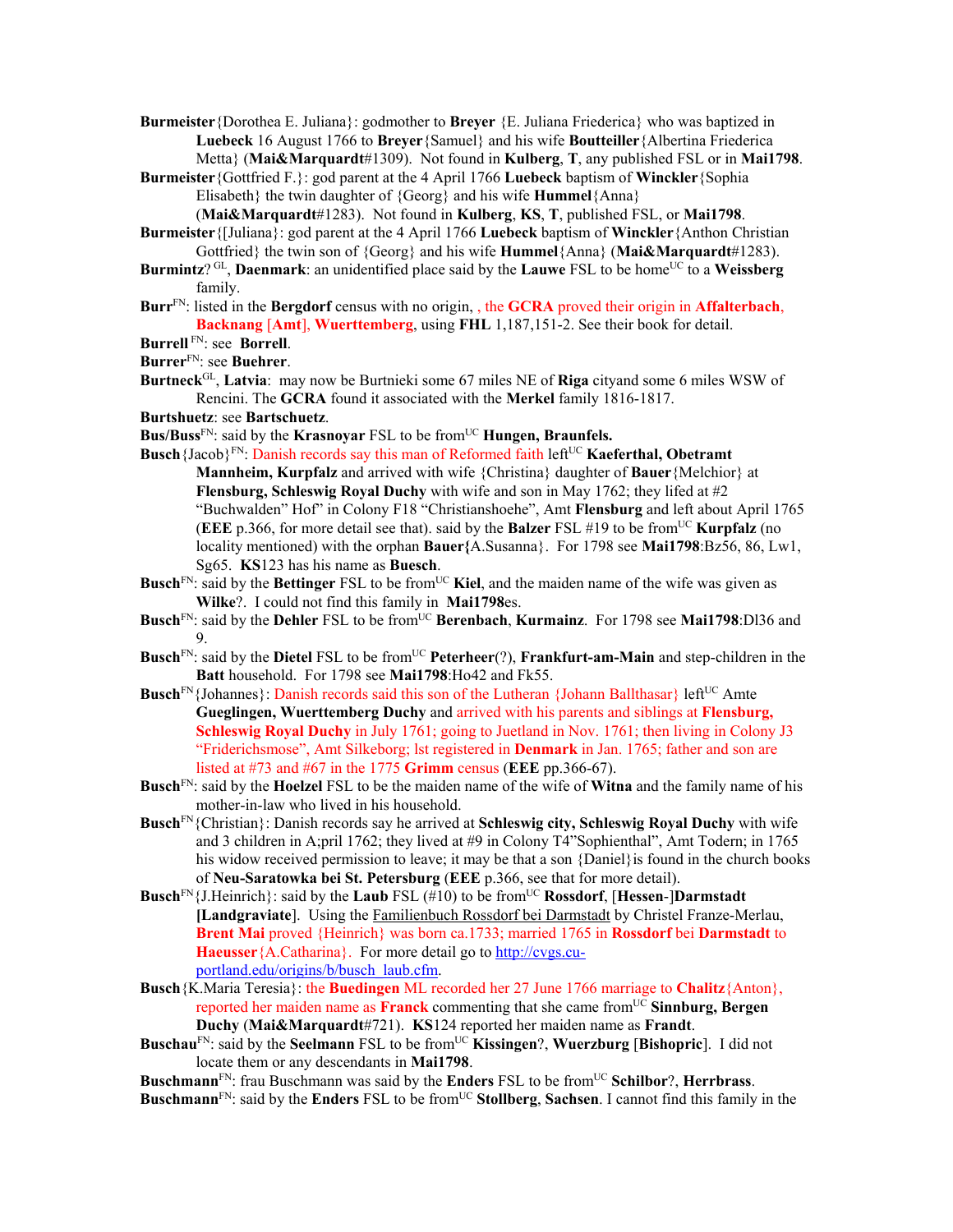1798 Volga censuses.

- **Buseck/Biseck/Boeseck/Busek**{J.Peter}: Joan Knizek proved he was born in 1716 in **Kroeffelbach** and died in 1764 in **Biskirchen** where he married **Klepper**{K.Margaretha} in 1736. For more information go to http://cvgs.cu-portland.edu/origins/b/buseck\_kukkus.cfm.
- **Busecker Tal**, [**Hessen**-]**Darmstadt** [**Landgraviate**]: was a geographical area mostly just NE of **Giessen** city. It had been an independent **Ganerbschaft**, but after 400 years of legal dispute it was in 1726 awarded fully to the Landgrave of **Hessen-Darmstadt**. It included the localities of Albach, **Altenbuseck**, Bersrod, Beuren, Burkhardsfelden, Oppenrod, **Reiskirchen**, Roedgen, as well as **Grossenbuseck** which kept most of the church records for the area. The **Urbach** FSL said (no locality was mentioned) this was home<sup>UC</sup> to frau **Enike** and to the **Goebel**, **Mengel** and **Wagner**{Philipp} families.
- **Busecker Tal**<sup>GL</sup>, **Wuerzburg**: an unidentified place said by the **Goebel** FSL to be home<sup>UC</sup> to a **Veit**, and possibly an **Unkelbach** family. **Wuerzburg** here probably is a mistake; this probably is the same place as the previous entry.

- **Busenbach**GL, **Karlsruhe** [**Amt**], **Baden**: is 5 miles SE of **Karlsruhe** city, and was said mistakenly by the **Kassel** 1816 census to be home to the **Bermann**/**Permann**/**Perman**/**Perrmann** family that settled in **Kassel**.
- **Busendorf**GL: an unidentified place said by the **Herzog** FSL to be home to an **Anthony** family. Said by the **Ober-Monjou** FSL to be home<sup>UC</sup> to an **Unrein** family. There are 4 places of this name, one each in **Germany**, **France**, **Austria** and **Bohemia**, but this is likely the one that was in **Bamberg Bishopric** 12 miles N of **Bamberg** city.
- **Busendorf, [Kur-]Bayern**[sic]: said by the **Brabander** FSL to be home<sup>UC</sup> to a **Herel** family. I can find no Busendorf that was in then **Kurbayern** lands, but there was one in the previous entry.
- **Busendorf**GL, **Frankreich**: is 20 miles WNW of **Saarbruecken**, and nka Bouzonville. Said by the **Mariental FSL to be home**<sup>UC</sup> to a **Risch** widow (who had remarried a **Mueller**) and her children. The 1798 **Mariental** census gives her maiden name as **Kessler** (**Mai1798**:Mt80).
- **Busendorf**<sup>GL</sup>, **Lothringen**: is the same as **Busendorf, Frankreich**. Said by the **Louis** FSL to be home<sup>UC</sup> to **Chandelier**, **Hein**, **Hild**, and **Laurent** families as well as to frau **Hein**. Said by the **Mariental**  FSL to be home<sup>UC</sup> to a **Rohr** family.
- **Busick/Busiek**<sup>FN</sup>{Johannes}: said by K123 and the **Balzer** FSL #38 to be from<sup>UC</sup> **Kurpfalz** (no locality mentioned). Linda Freehling reported that a researcher told her this family came from **Biskirchen**. However, Hans Busick & Joan Knizek provded that this family is not mentioned in **Biskirchen** church records. The maiden name of frau **Busick** was given as **Decker** in 1798 (**Mai1798**:Bz31).
- **Busick/Busek**FN: 5 children listed by the **Kukkus** FSL #49 under the maiden name (**Klapper**) of the widowed mother. For 1792 see **Mai1798**:Mv1447; for 1798 see Kk28, 38 and Sg6. Hans Busick of Goslar Germany and Joan Knizek, the research done primarily in the **Braunfels** Archive, proved the 1665 origin of this **Busek** family in **Kroeffelbach**, [**Solms-Braunfels Principality**] moving to **Biskirchen**, [**Solms**-]**Braunfels** [**Principality**] after 1716 where a son married a **Klepper** woman.

**Busiek**FN: see **Busick**.

- **Buss**{Johannes}: Corina **Hirt** using **LDS Film** #1336713 and 1336714 has proven that he in March 1723 was born and baptized in **Eberstadt** where he married **Kuch**{Elisabeth} in 1749 and where they had seven children between 1750 and 1767. They arrived in **Semenovka** sometime in 1768-70. Using **Mai1798** she found them and their children still there in **Semenovka** at households #49, 01, and 50. The records indicate that another descendant left there in 1796 and in 1798 was settled in **Goebel** at #12. For more detail go to to the **CVGS** web site, Origins section.
- **Buss**{Elisabeth}FN: listed as the wife of **Weisbrod** and the evident widow of **Zahn** in the 1798 **Straub** census (Sr40) but I did not find her in any FSL.
- **Buss**{Daniel}: **KS**123 says he left **Allendorf** near **Wetzlar** to go to Russia. I could not find him in any published FSL.
- **Buss**{J.Dietrich}: KS123 says he left **Lorbach** near **Buedingen** to go to Russia. I could not find him in any published FSL.

**Busek**FN: see **Busick**.